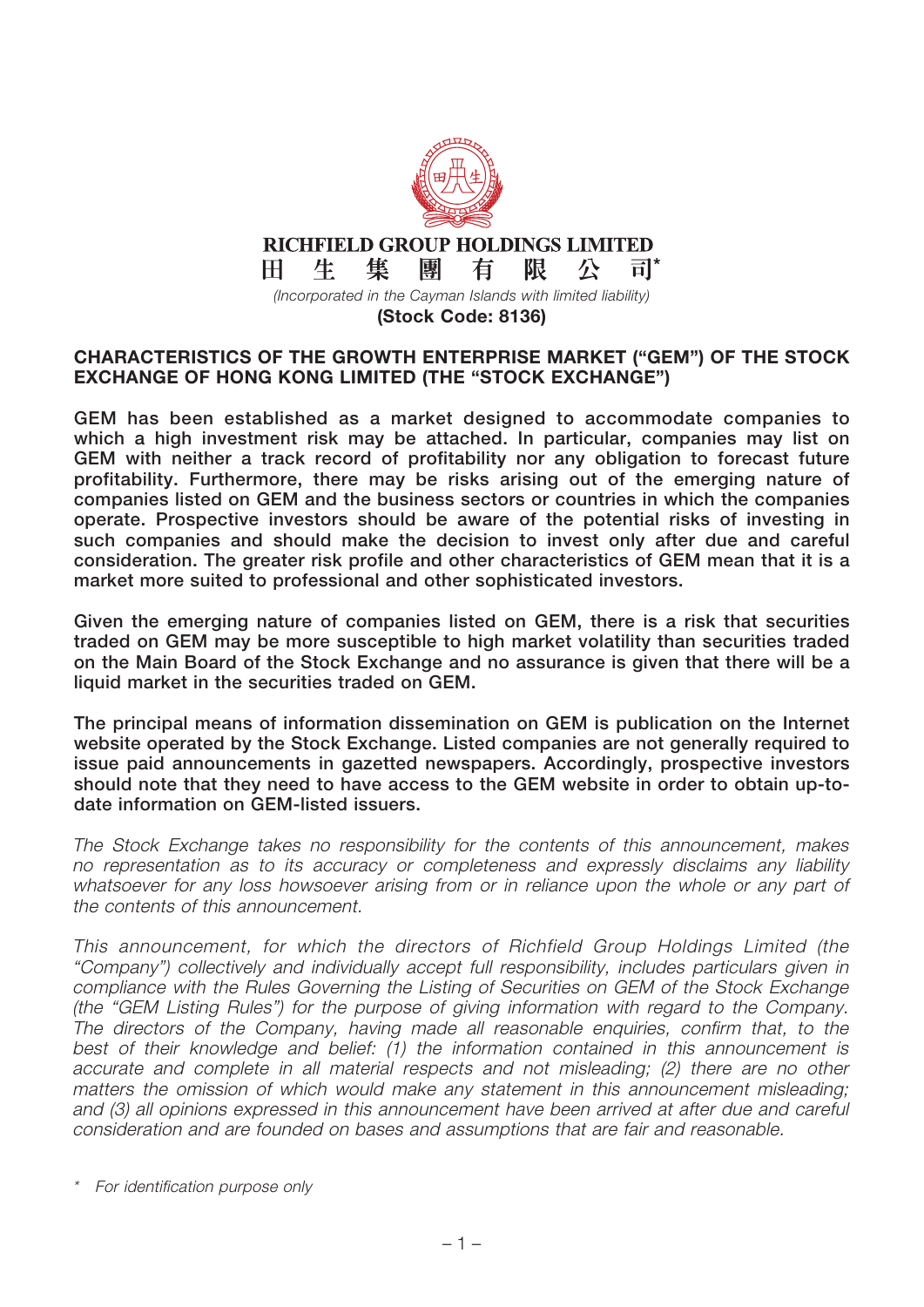## **INTERIM RESULTS**

The board of directors (the "Board") of Richfield Group Holdings Limited (the "Company") herein presents the unaudited consolidated results of the Company and its subsidiaries (collectively referred to as the "Group") for the three months and six months ended 30 September 2007 together with the comparative unaudited figures for the corresponding periods in 2006 as follows:

### **UNAUDITED CONDENSED CONSOLIDATED INCOME STATEMENT**

For the three months and six months ended 30 September 2007

|                                                                            |                |                                 | Six months ended<br>30 September | Three months ended<br>30 September |                                 |  |
|----------------------------------------------------------------------------|----------------|---------------------------------|----------------------------------|------------------------------------|---------------------------------|--|
|                                                                            | <b>Notes</b>   | 2007<br>(Unaudited)<br>HK\$'000 | 2006<br>(Unaudited)<br>HK\$'000  | 2007<br>(Unaudited)<br>HK\$'000    | 2006<br>(Unaudited)<br>HK\$'000 |  |
| <b>TURNOVER</b>                                                            | $\overline{4}$ | 66,724                          | 25,193                           | 29,551                             | 13,220                          |  |
| Cost of sales                                                              |                | (40, 246)                       | (13, 209)                        | (16, 809)                          | (7, 210)                        |  |
| Gross profit                                                               |                | 26,478                          | 11,984                           | 12,742                             | 6,010                           |  |
| Other revenue<br>Selling and distribution costs<br>Administrative expenses |                | 1,825<br>(8, 191)<br>(6,008)    | 991<br>(8, 851)<br>(5,633)       | 1,448<br>(3, 115)<br>(2,860)       | 833<br>(4,501)<br>(2,928)       |  |
| OPERATING PROFIT/(LOSS)                                                    |                | 14,104                          | (1,509)                          | 8,215                              | (586)                           |  |
| Finance costs                                                              |                | (5,056)                         | (38)                             | (3, 438)                           | (16)                            |  |
| PROFIT/(LOSS) BEFORE<br><b>INCOME TAX</b>                                  | 5              | 9,048                           | (1, 547)                         | 4,777                              | (602)                           |  |
| Income tax expense                                                         | 6              | (2,024)                         |                                  | (1,097)                            |                                 |  |
| PROFIT/(LOSS) FOR THE PERIOD                                               |                | 7,024                           | (1, 547)                         | 3,680                              | (602)                           |  |
| Attributable to:<br>Equity holders of the Company<br>Minority interests    |                | 7,024                           | (1, 467)<br>(80)                 | 3,680                              | (522)<br>(80)                   |  |
| PROFIT/(LOSS) FOR THE PERIOD                                               |                | 7,024                           | (1, 547)                         | 3,680                              | (602)                           |  |
| <b>DIVIDENDS</b>                                                           | $\overline{7}$ |                                 |                                  |                                    |                                 |  |
| EARNINGS/(LOSS) PER SHARE                                                  | 8              |                                 |                                  |                                    |                                 |  |
| <b>Basic</b>                                                               |                | HK0.31 cent                     | $HK(0.25)$ cent                  | HK0.14 cent                        | $HK(0.07)$ cent                 |  |
| Diluted                                                                    |                | N/A                             | N/A                              | N/A                                | N/A                             |  |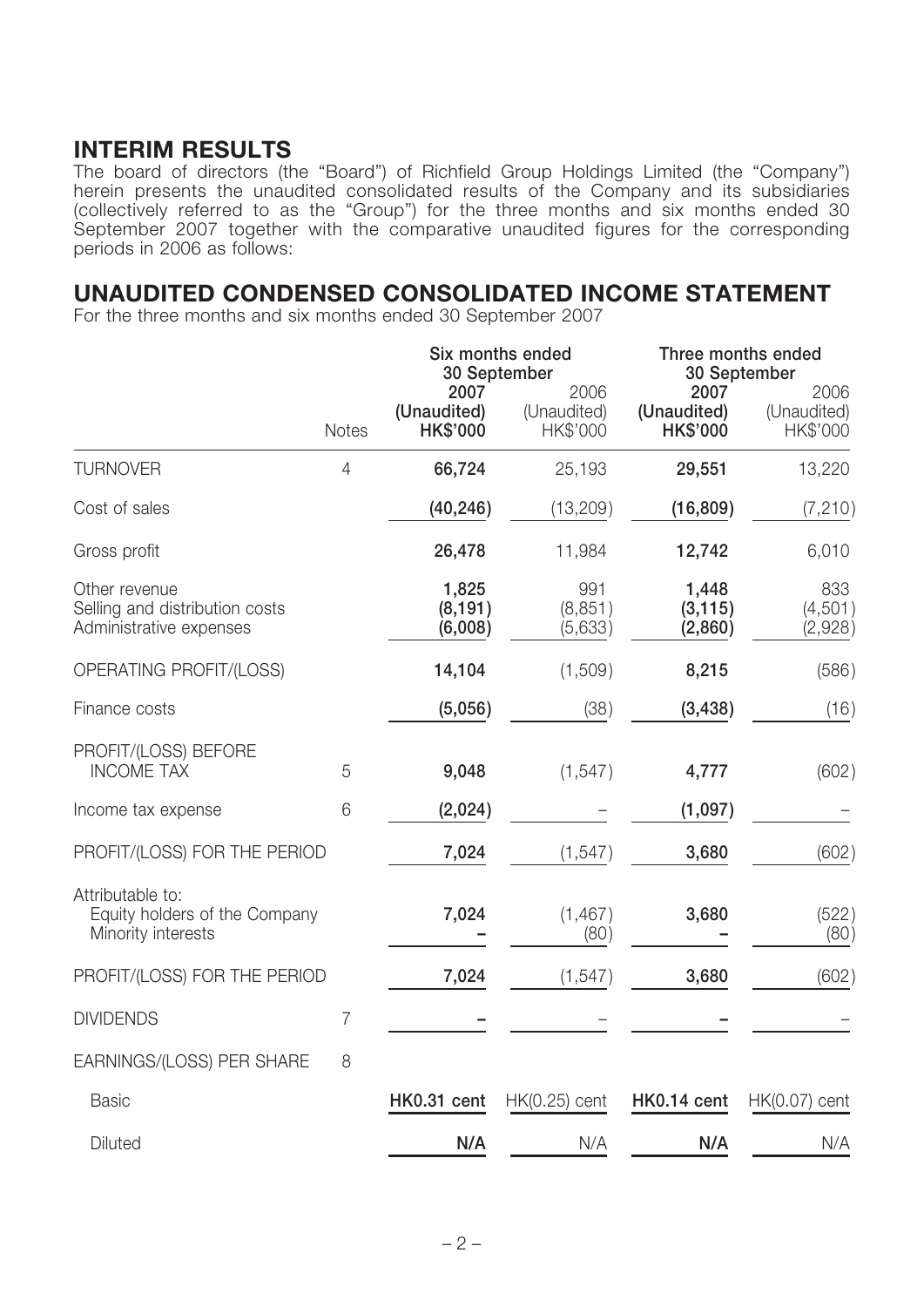# **UNAUDITED CONDENSED CONSOLIDATED BALANCE SHEET**

As at 30 September 2007

|                                                                                                                                                                                                | <b>Notes</b> | As at<br>30 September<br>2007<br>(Unaudited)<br><b>HK\$'000</b> | As at<br>31 March<br>2007<br>(Audited)<br>HK\$'000 |
|------------------------------------------------------------------------------------------------------------------------------------------------------------------------------------------------|--------------|-----------------------------------------------------------------|----------------------------------------------------|
| <b>ASSETS AND LIABILITIES</b>                                                                                                                                                                  |              |                                                                 |                                                    |
| <b>Non-current assets</b><br>Property, plant and equipment<br>Goodwill<br>Rental and sundry deposits                                                                                           | $\Theta$     | 594<br>558,561<br>209                                           | 621<br>3,555<br>411                                |
|                                                                                                                                                                                                |              | 559,364                                                         | 4,587                                              |
| <b>Current assets</b><br>Inventories<br>Trade receivables<br>Prepayments, deposits and other receivables<br>Financial assets at fair value<br>through profit or loss<br>Cash and bank balances | 10           | 5,611<br>2,677<br>286,249                                       | 1,693<br>7,665<br>9,634<br>245<br>23,141           |
|                                                                                                                                                                                                |              | 294,537                                                         | 42,378                                             |
| <b>Current liabilities</b><br>Trade payables<br>Accrued expenses and other payables<br>Taxes payable<br>Other borrowings                                                                       | 11           | 2,107<br>2,590<br>4,560                                         | 7,820<br>3,340<br>498<br>83                        |
|                                                                                                                                                                                                |              | 9,257                                                           | 11,741                                             |
| Net current assets                                                                                                                                                                             |              | 285,280                                                         | 30,637                                             |
| Total assets less current liabilities                                                                                                                                                          |              | 844,644                                                         | 35,224                                             |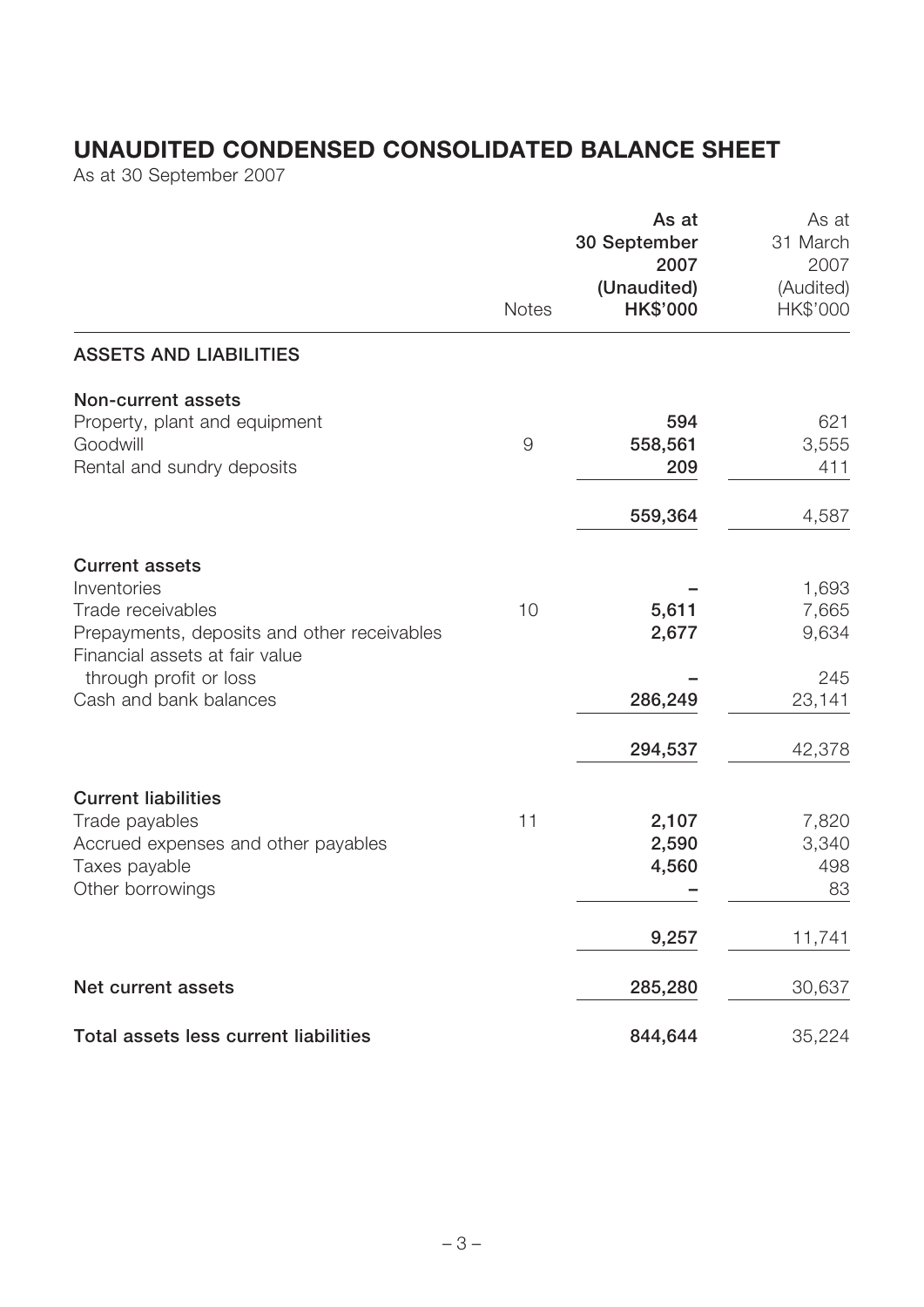|                                                         | <b>Notes</b> | As at<br>30 September<br>2007<br>(Unaudited)<br><b>HK\$'000</b> | As at<br>31 March<br>2007<br>(Audited)<br>HK\$'000 |
|---------------------------------------------------------|--------------|-----------------------------------------------------------------|----------------------------------------------------|
| <b>Non-current liabilities</b><br>Promissory notes      | 12           | 82,424                                                          |                                                    |
| Other borrowings                                        |              |                                                                 | 500                                                |
| Net assets                                              |              | 762,220                                                         | 34,724                                             |
| Equity attributable to equity holders<br>of the Company |              |                                                                 |                                                    |
| Share capital                                           | 13           | 29,285                                                          | 18,000                                             |
| Reserves                                                |              | 732,935                                                         | 16,724                                             |
| <b>Total Equity</b>                                     |              | 762,220                                                         | 34,724                                             |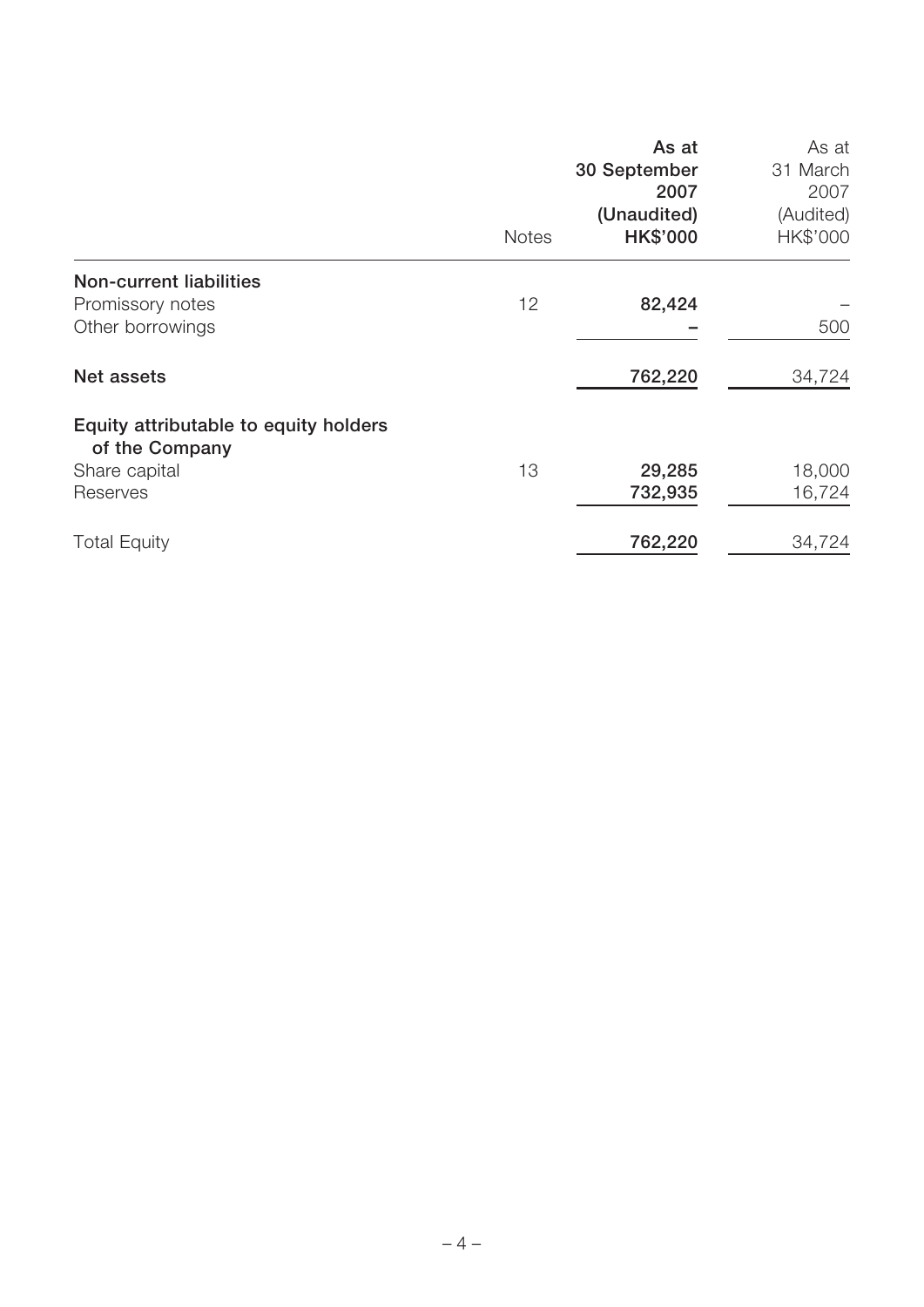# **UNAUDITED CONDENSED CONSOLIDATED CASH FLOW STATEMENT**

|                                                                                | Six months<br>ended<br>30 September<br>2007<br>(Unaudited)<br><b>HK\$'000</b> | Six months<br>ended<br>30 September<br>2006<br>(Unaudited)<br>HK\$'000 |
|--------------------------------------------------------------------------------|-------------------------------------------------------------------------------|------------------------------------------------------------------------|
| Net cash inflow/(outflow) from operating activities                            | 16,257                                                                        | (8, 787)                                                               |
| Net cash outflow from investing activities                                     | (14, 952)                                                                     | (457)                                                                  |
| Net cash inflow from financing activities                                      | 261,803                                                                       | 19,542                                                                 |
| NET INCREASE IN CASH AND CASH EQUIVALENTS                                      | 263,108                                                                       | 10,298                                                                 |
| Cash and cash equivalents at beginning of period                               | 23,141                                                                        | 3,962                                                                  |
| CASH AND CASH EQUIVALENTS AT END OF PERIOD                                     | 286,249                                                                       | 14,260                                                                 |
| ANALYSIS OF BALANCES OF CASH<br>AND CASH EQUIVALENTS<br>Cash and bank balances | 286,249                                                                       | 14,260                                                                 |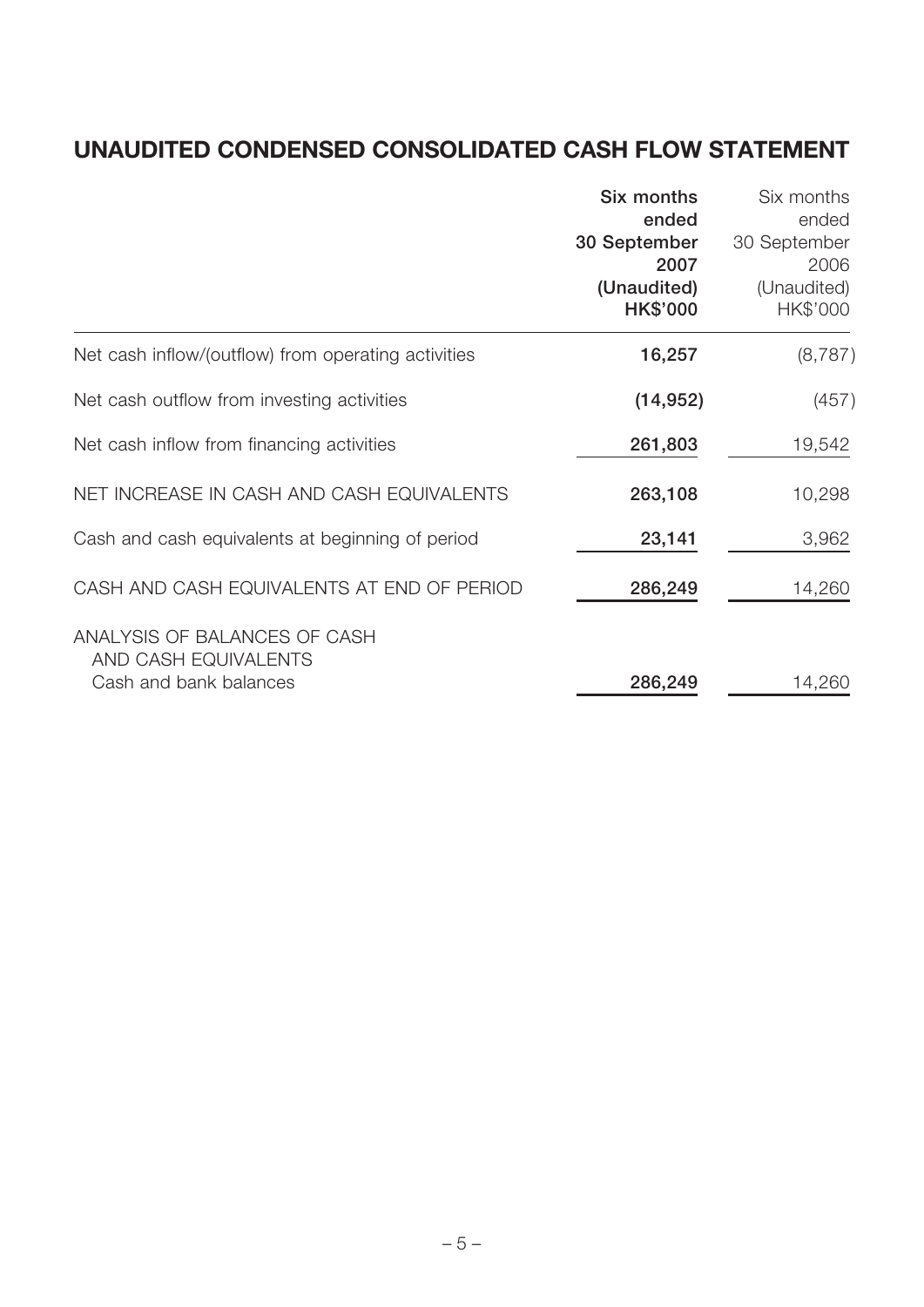# **UNAUDITED CONSOLIDATED STATEMENT OF CHANGES IN EQUITY**

For the six months ended 30 September 2007

|                                                                       | Issued                                    |                                | Convertible                                              |                                          |                                         |                                             |                                         |
|-----------------------------------------------------------------------|-------------------------------------------|--------------------------------|----------------------------------------------------------|------------------------------------------|-----------------------------------------|---------------------------------------------|-----------------------------------------|
|                                                                       | share                                     | Share                          | bonds                                                    | Accumulated                              |                                         | Minority                                    |                                         |
|                                                                       | capital                                   | premium                        | equity reserve                                           | losses                                   | Total                                   | interests                                   | Total                                   |
|                                                                       | (Unaudited)                               | (Unaudited)                    | (Unaudited)                                              | (Unaudited)                              | (Unaudited)                             | (Unaudited)                                 | (Unaudited)                             |
|                                                                       | HK\$'000                                  | HK\$'000                       | HK\$'000                                                 | HK\$'000                                 | HK\$'000                                | HK\$'000                                    | HK\$'000                                |
| At 1 April 2006                                                       | 4,605                                     | 14,918                         |                                                          | (11, 255)                                | 8,268                                   | 80                                          | 8,348                                   |
| Issue of new shares                                                   | 2,493                                     | 12,465                         |                                                          |                                          | 14,958                                  |                                             | 14,958                                  |
| Issuing costs                                                         |                                           | (1, 153)                       |                                                          |                                          | (1, 153)                                |                                             | (1, 153)                                |
| Exercise of share options                                             | 381                                       | 5,829                          |                                                          |                                          | 6,210                                   |                                             | 6,210                                   |
| Net loss for the period                                               |                                           |                                |                                                          | (1, 467)                                 | (1, 467)                                | (80)                                        | (1, 547)                                |
| At 30 September 2006                                                  | 7,479                                     | 32,059                         |                                                          | (12, 722)                                | 26,816                                  |                                             | 26,816                                  |
|                                                                       | <b>Issued</b><br>share                    |                                | Convertible                                              |                                          |                                         |                                             |                                         |
|                                                                       |                                           | <b>Share</b>                   | bonds                                                    | Accumulated                              |                                         | Minority                                    |                                         |
|                                                                       | capital<br>(Unaudited)<br><b>HK\$'000</b> | (Unaudited)<br><b>HK\$'000</b> | premium equity reserve<br>(Unaudited)<br><b>HK\$'000</b> | losses<br>(Unaudited)<br><b>HK\$'000</b> | Total<br>(Unaudited)<br><b>HK\$'000</b> | interests<br>(Unaudited)<br><b>HK\$'000</b> | Total<br>(Unaudited)<br><b>HK\$'000</b> |
| At 1 April 2007                                                       | 18,000                                    | 39,632                         |                                                          | (22, 908)                                | 34,724                                  |                                             | 34,724                                  |
| Issue of convertible bonds<br>Full conversion of<br>convertible bonds |                                           |                                | 149,101                                                  |                                          | 149,101                                 |                                             | 149,101                                 |
| (Note 12)                                                             | 7,600                                     | 450,986                        | (149, 101)                                               |                                          | 309,485                                 |                                             | 309,485                                 |
| Issue of new shares                                                   | 3,685                                     | 265,320                        |                                                          |                                          | 269,005                                 |                                             | 269,005                                 |
| Issuing costs                                                         |                                           | (7, 119)                       |                                                          |                                          | (7, 119)                                |                                             | (7, 119)                                |
| Net profit for the period                                             |                                           |                                |                                                          | 7,024                                    | 7,024                                   |                                             | 7,024                                   |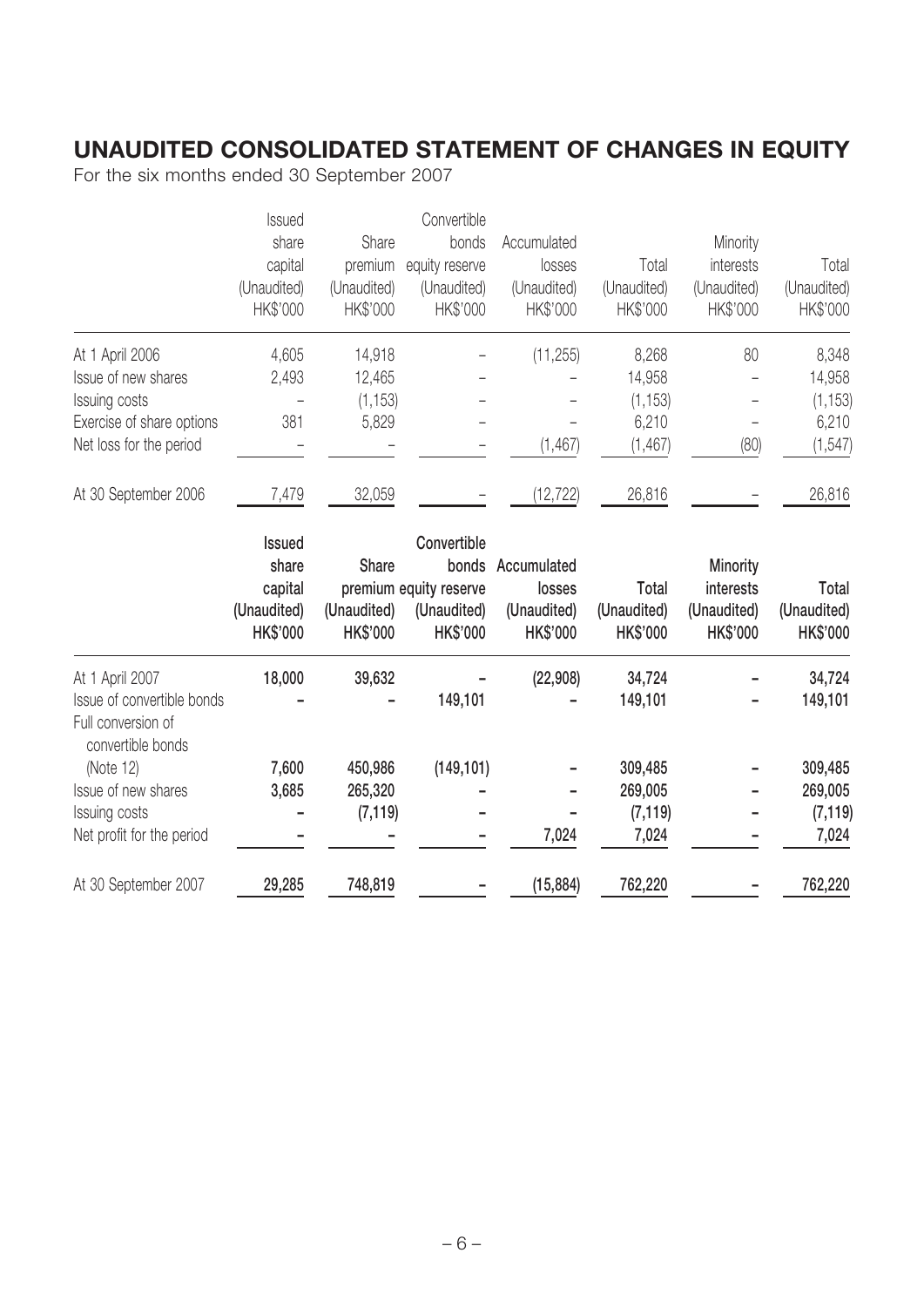## **NOTES TO CONSOLIDATED FINANCIAL STATEMENTS**

### **1. GENERAL INFORMATION**

Richfield Group Holdings Limited (the "Company") was incorporated in the Cayman Islands on 10 January 2002 as an exempted company with limited liability under the Companies Law (2001 Second Revision) of the Cayman Islands. The address of its registered office is Cricket Square, Hutchins Drive, P.O. Box 2681, Grand Cayman KY1-1111, Cayman Islands and its principal place of business is Unit 1209, 12th Floor, Silvercord Tower 2, 30 Canton Road, Tsim Sha Tsui, Hong Kong. The Company's shares are listed on the Growth Enterprise Market ("GEM") of The Stock Exchange of Hong Kong Limited (the "Stock Exchange").

Pursuant to a special resolution passed on 26 July 2007 at an annual general meeting, the Company's name was proposed to be changed from Maxitech International Holdings Limited (Chinese translation being 全美國際集團有限公司, for identification purpose only) to Richfield Group Holdings Limited (Chinese translation being 田生集團有限公司, for identification purpose only). The change of name of the Company was approved by the Registrar of Companies in the Cayman Islands and Hong Kong on 10 August and 29 August 2007, respectively.

The principal activity of the Company is investment holding. The subsidiaries (together with the Company referred to as the "Group") are principally engaged in the provision of property brokerage services, carrying out schemes for property consolidation, assembly and redevelopment, property trading in Hong Kong, the trading of recycled computers and the retail and wholesale of bags and accessories.

#### **2. BASIS OF PREPARATION**

The unaudited consolidated results have been prepared in accordance with Hong Kong Financial Reporting Standards ("HKFRSs") which collective term includes all applicable individual Hong Kong Financial Reporting Standards ("HKFRS"), Hong Kong Accounting Standards ("HKAS") and Interpretations issued by the Hong Kong Institute of Certified Public Accountants ("HKICPA"). The result announcement also includes the applicable disclosure requirements of the Hong Kong Companies Ordinance and the Rules Governing the Listing of Securities on the GEM of the Stock Exchange ("GEM Listing Rules"). The unaudited consolidated results have been prepared under the historical convention.

The accounting policies adopted in the preparation of the unaudited consolidated results are consistent with those used in the annual financial statements of the Group for the year ended 31 March 2007 except for those mentioned in the note 3 "Principal Accounting Policies" below.

All significant transactions and balances within the Group have been eliminated on consolidation.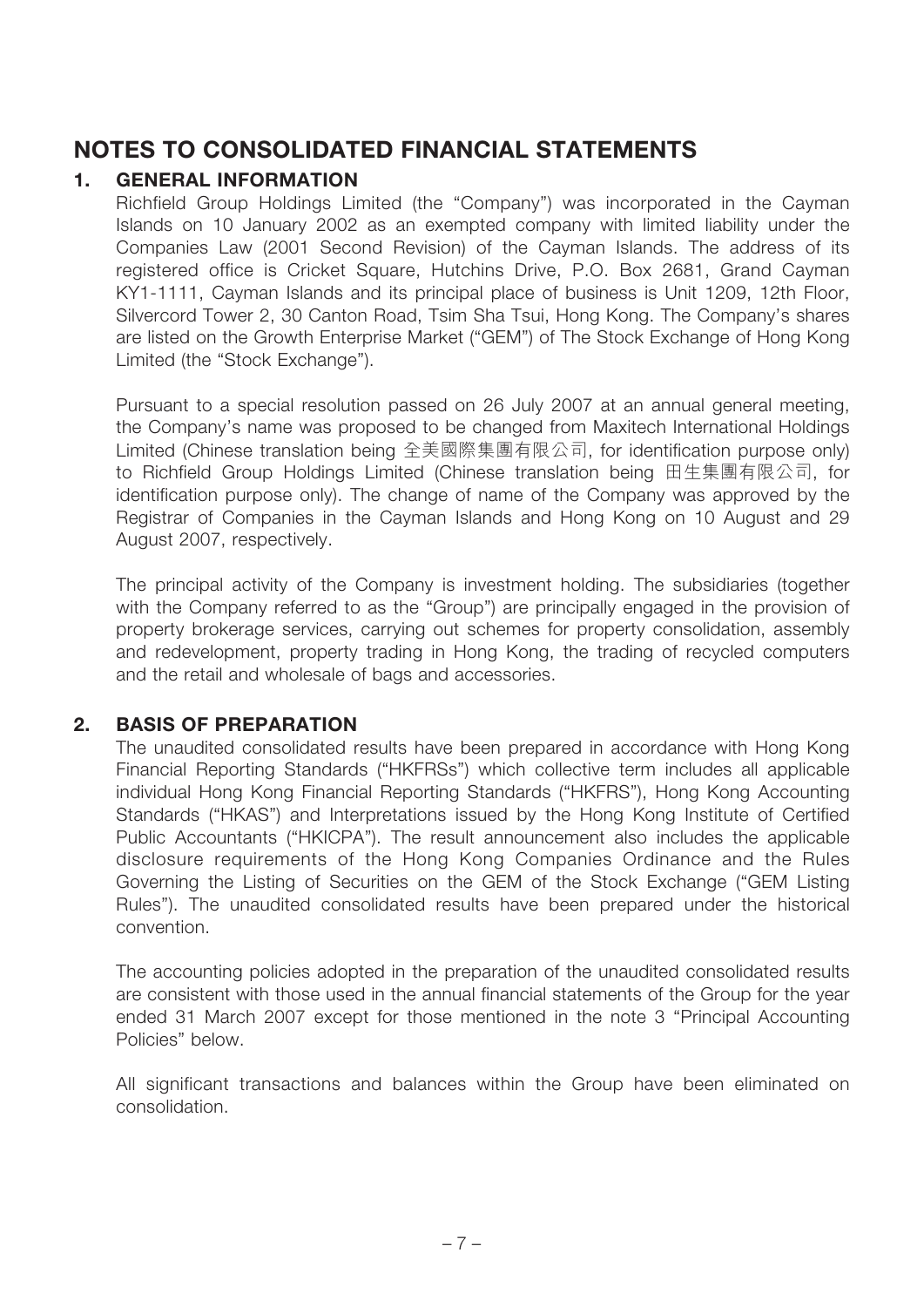### **3. PRINCIPAL ACCOUNTING POLICIES**

In the current interim period, the Group has applied, for the first time, a number of new standards, amendments and interpretations (new "HKFRSs") issued by the HKICPA, which are effective for accounting periods beginning either on or after 1 April 2007. The adoption of the new HKFRSs had no material effect on how the results for the current or prior accounting periods have been prepared and presented. Accordingly, no prior period adiustment has been required.

**i. New or amended HKFRSs that have been issued but are not yet effective** The Group has not early adopted the following HKFRSs that have been issued but are not yet effective. The directors of the Company are currently assessing the impact of these HKFRSs but are not yet in a position to state whether they would have material financial impact on the Group's financial statements.

| HKAS 23 (Revised)<br><b>HKFRS 8</b><br>HK(IFRIC)-Interpretation 12<br>HK(IFRIC)-Interpretation 13<br>HK(IFRIC)-Interpretation 14 | Borrowing Cost <sup>1</sup><br>Operating Segments <sup>1</sup><br>Service Concession Arrangements <sup>2</sup><br>Customer Loyalty Programmes <sup>3</sup><br>HKAS 19 - The Limit on a Defined Benefit Asset,<br>Minimum Funding Requirements and |
|----------------------------------------------------------------------------------------------------------------------------------|---------------------------------------------------------------------------------------------------------------------------------------------------------------------------------------------------------------------------------------------------|
|                                                                                                                                  | their Interaction <sup>2</sup>                                                                                                                                                                                                                    |

Notes:

- 1 Effective for annual periods beginning on or after 1 January 2009
- 2 Effective for annual periods beginning on or after 1 January 2008
- 3 Effective for annual periods beginning on or after 1 July 2008

#### **ii. Convertible bonds**

Convertible bonds that can be converted to equity share capital at the option of the holder, where the number of shares that would be issued on conversion and the value of the consideration that would be received at that time do not vary, are accounted for as compound financial instruments which contain both a liability component and an equity component.

Convertible bonds issued by the Company that contain both financial liability and equity components are classified separately into respective liability and equity components on initial recognition. On initial recognition, the fair value of the liability component is determined using the prevailing market interest rate for similar non-convertible debts. The difference between the proceeds of the issue of the convertible bonds and the fair value assigned to the liability component, representing the call option for conversion of the bond into equity, is included in equity as convertible bond equity reserve.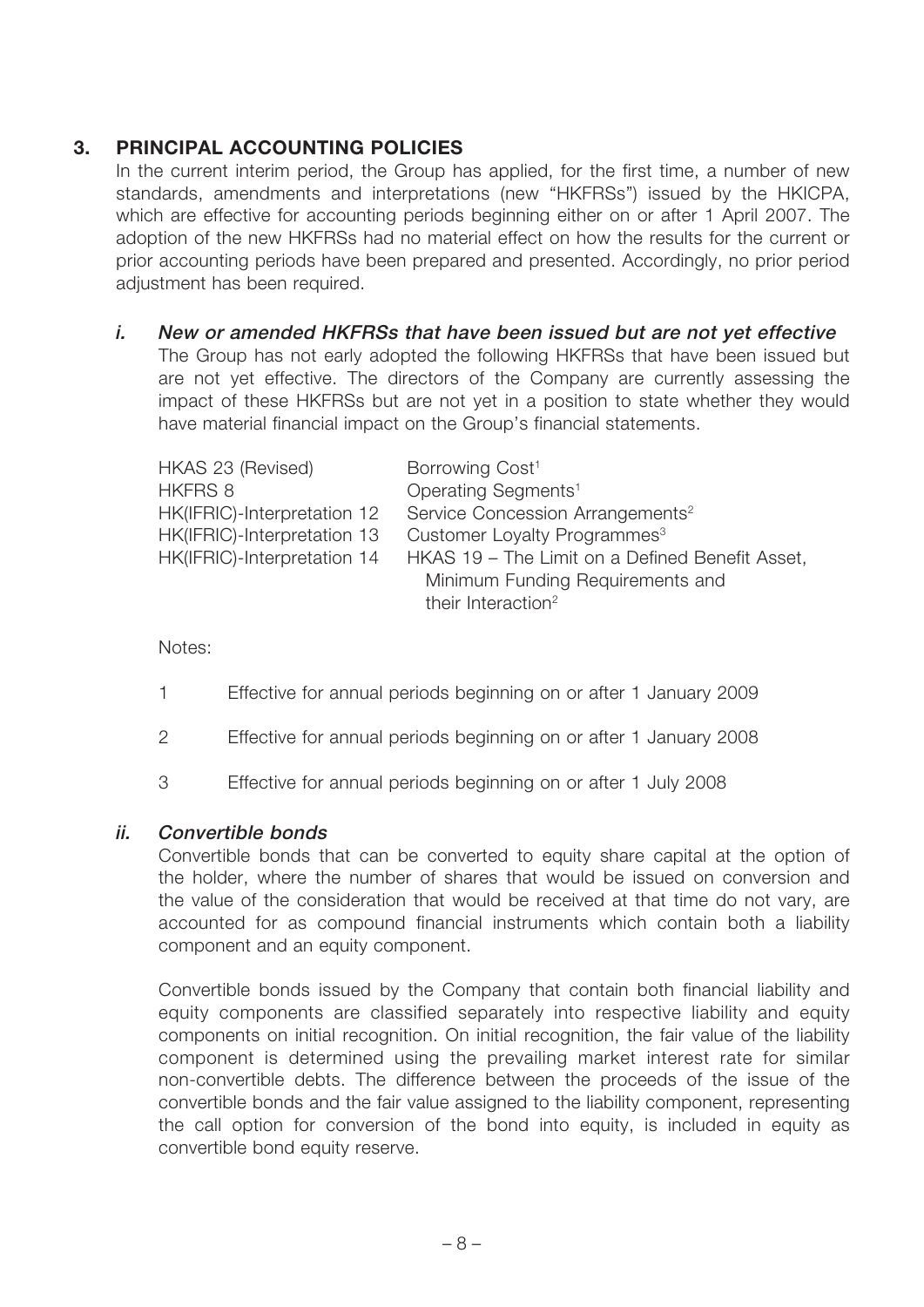The liability component is subsequently carried at amortised cost using the effective interest method. The equity component will remain in equity until conversion or redemption of the bond.

When the bond is converted, the convertible bond equity reserve and the carrying value of the liability component at the time of conversion, is transferred to share capital and share premium as consideration for the shares issued. If the bond is redeemed, the convertible bond equity reserve is released directly to retained profits.

#### **iii. Promissory notes**

Promissory notes are recognised initially at their fair value and subsequently measured at amortised cost, using the effective interest method.

#### **iv. Revenue recognition**

Agency fee revenue from property assembly and brokerage are recognised when the services are rendered and the entitlement to the income becomes unconditional or irrevocable.

#### **4. TURNOVER AND SEGMENT INFORMATION**

Turnover represents the aggregate of the net invoiced value of services rendered on property brokerage and assembly and goods sold, after allowances for returns and trade discounts.

The Group's operating businesses are structured and managed separately, according to the nature of their operations and the products and services they provided. Each of the Group's business segments represents a strategic business unit that offers products and services which are subject to risks and returns that are different from those of other business segments. Details of the business segments are summarised as follows:

- (a) the property assembly and brokerage segment represents the provision of property brokerage services, carrying out of schemes for property consolidation, assembly and redevelopment and property trading;
- (b) the trading segment represents the trading of recycled computers;
- (c) the wholesale segment represents the selling of bags and accessories via agents and distributors;
- (d) the retail segment represents the selling of bags and accessories via retail shops and department store counters; and
- (e) the corporate segment represents investment holding.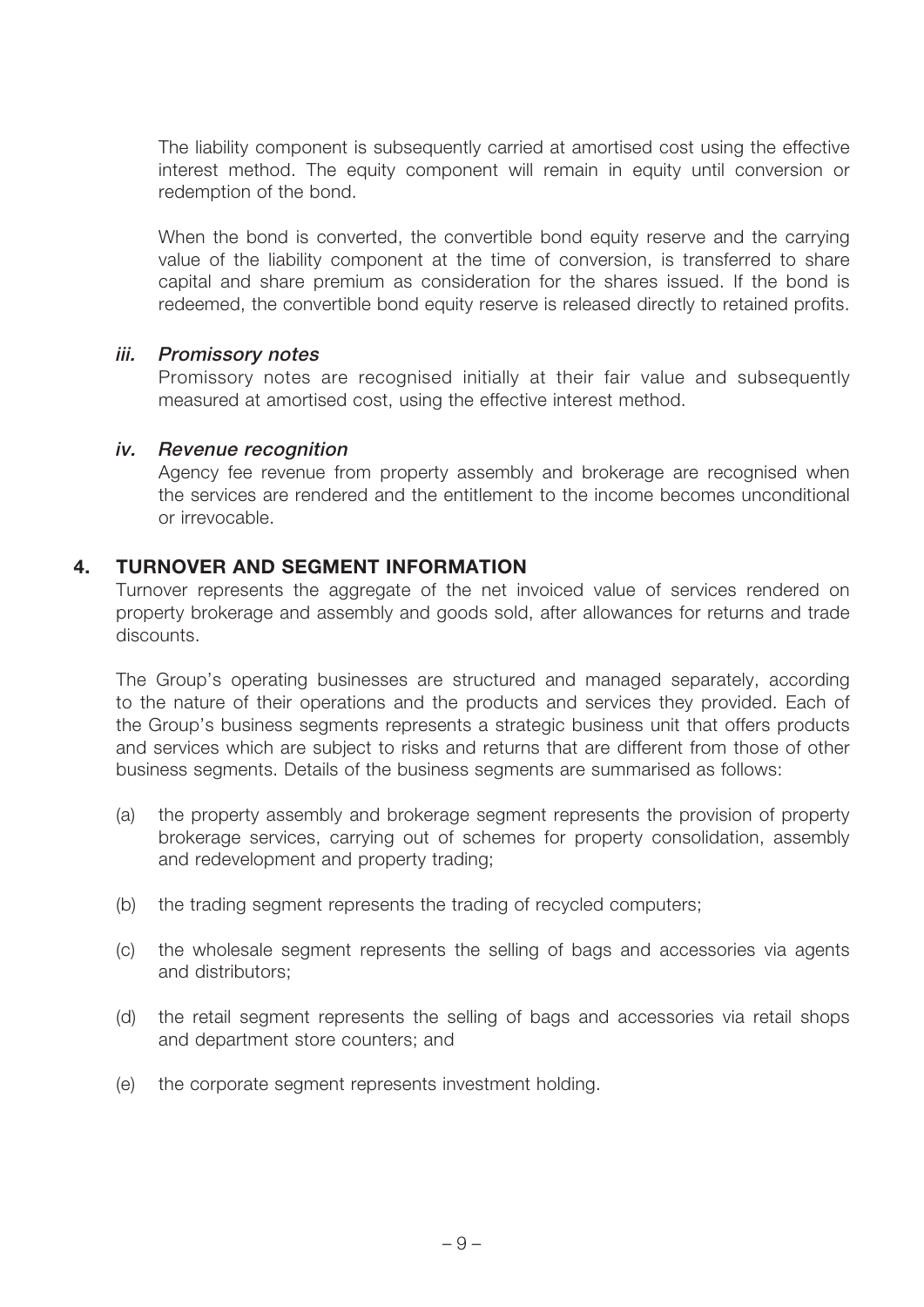### **(i) Business segments**

The following tables present revenue, results and certain assets, liabilities and expenditure information for the Group's business segments.

|                                                        | Six months ended 30 September      |                                                                                                                                                 |          |                              |          |                |          |                           |                         |                   |                              |                         |
|--------------------------------------------------------|------------------------------------|-------------------------------------------------------------------------------------------------------------------------------------------------|----------|------------------------------|----------|----------------|----------|---------------------------|-------------------------|-------------------|------------------------------|-------------------------|
|                                                        | Property assembly<br>and brokerage |                                                                                                                                                 |          |                              |          |                |          |                           |                         |                   |                              |                         |
|                                                        | 2007                               | 2006                                                                                                                                            | 2007     | Trading<br>2006              | 2007     | Retail<br>2006 |          | Wholesale<br>2007<br>2006 |                         | Corporate<br>2006 | Consolidated<br>2007<br>2006 |                         |
|                                                        | <b>HK\$'000</b>                    | (Unaudited) (Unaudited) (Unaudited) (Unaudited) (Unaudited) (Unaudited) (Unaudited) (Unaudited) (Unaudited) (Unaudited) (Unaudited)<br>HK\$'000 | HK\$'000 | HK\$'000                     | HK\$'000 | HK\$'000       | HK\$'000 | HK\$'000                  | 2007<br><b>HK\$'000</b> | HK\$'000          | HK\$'000                     | (Unaudited)<br>HK\$'000 |
| Segment revenue:<br>Turnover for external<br>customers | 20,481                             | -                                                                                                                                               | 23,330   | $\overline{\phantom{0}}$     | 15,425   | 15,348         | 7,488    | 9,845                     |                         |                   | 66,724                       | 25,193                  |
| Segment results                                        | 13,727                             | $\overline{\phantom{0}}$                                                                                                                        | 112      | $\qquad \qquad \blacksquare$ | (274)    | 1,161          | 167      | 1,486                     |                         | (4, 156)          | 13,732                       | (1,509)                 |
| Unallocated cost and income                            |                                    |                                                                                                                                                 |          |                              |          |                |          |                           |                         |                   | 372                          |                         |
| Operating profit/(loss)                                |                                    |                                                                                                                                                 |          |                              |          |                |          |                           |                         |                   | 14,104                       | (1,509)                 |
| Finance costs                                          |                                    |                                                                                                                                                 |          |                              |          |                |          |                           |                         |                   | (5,056)                      | (38)                    |
| Profit/(Loss) before income tax<br>Income tax expense  |                                    |                                                                                                                                                 |          |                              |          |                |          |                           |                         |                   | 9,048<br>(2,024)             | (1, 547)                |
| Profit/(loss) for the period                           |                                    |                                                                                                                                                 |          |                              |          |                |          |                           |                         |                   | 7,024                        | (1, 547)                |
| <b>Balance Sheet</b>                                   |                                    |                                                                                                                                                 |          |                              |          |                |          |                           |                         |                   |                              |                         |
| <b>ASSETS</b><br>Segment assets                        | 576,325                            |                                                                                                                                                 | 9,330    |                              |          | 735            | 383      | 6,253                     |                         | 28,386            | 586,038                      | 35,374                  |
| Unallocated assets                                     |                                    |                                                                                                                                                 |          |                              |          |                |          |                           |                         |                   | 267,863                      |                         |
| Total assets                                           |                                    |                                                                                                                                                 |          |                              |          |                |          |                           |                         |                   | 853,901                      | 35,374                  |
| <b>LIABILITIES</b><br>Segment liabilities              | 6,579                              |                                                                                                                                                 | 1,430    |                              |          |                | 940      | 6,023                     |                         | 2,535             | 8,949                        | 8,558                   |
| Unallocated liabilities                                |                                    |                                                                                                                                                 |          |                              |          |                |          |                           |                         |                   | 82,732                       |                         |
| Total liabilities                                      |                                    |                                                                                                                                                 |          |                              |          |                |          |                           |                         |                   | 91,681                       | 8,558                   |
| Other segment information:<br>Depreciation             | 47                                 |                                                                                                                                                 | 3        |                              | 210      | 280            |          | 240                       |                         | $\sqrt{2}$        | 260                          | 522                     |
| Capital expenditure                                    | 324                                |                                                                                                                                                 | 42       |                              | ۰        | 329            |          |                           |                         |                   | 366                          | 329                     |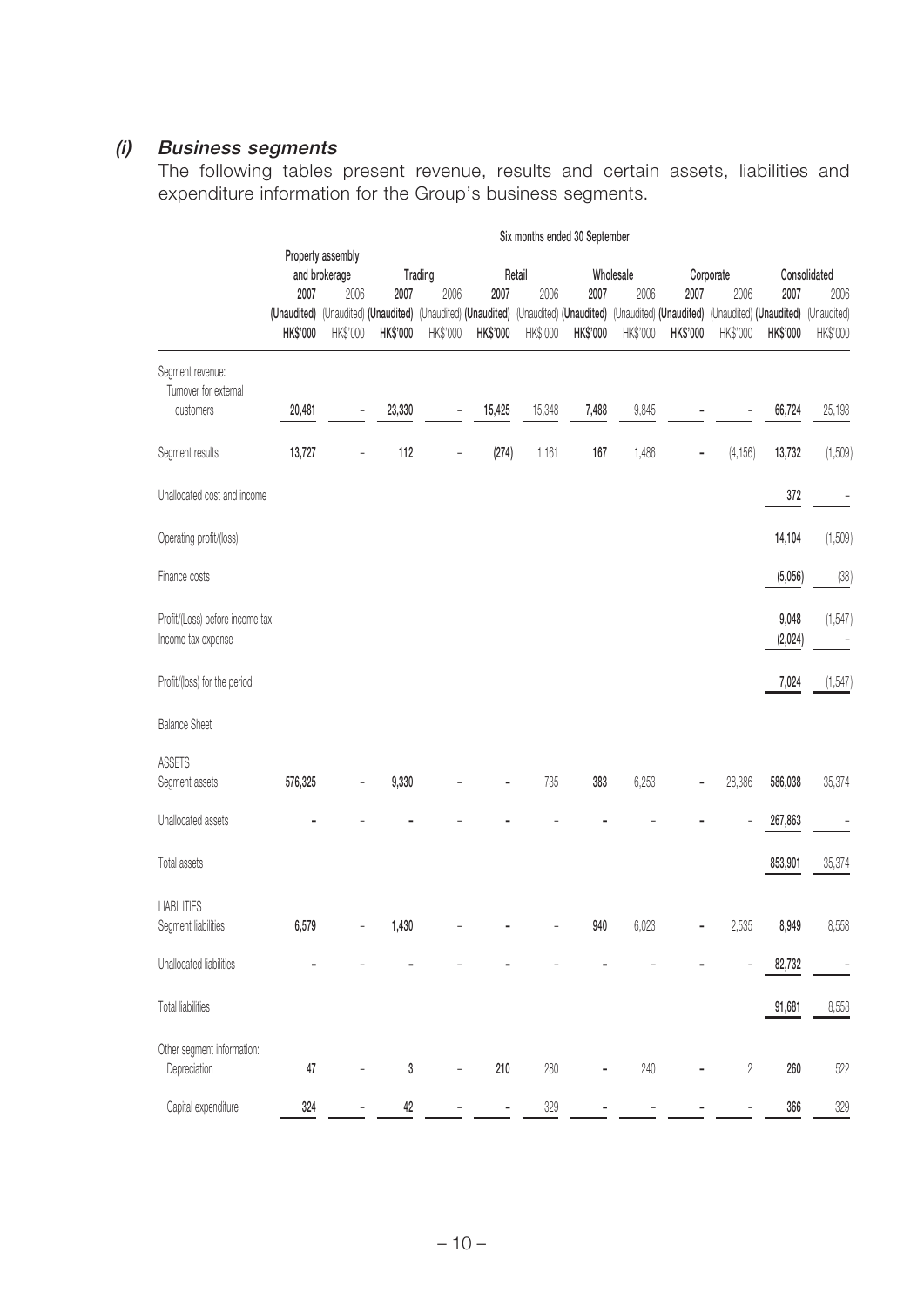#### **(ii) Geographical segments**

The following table presents revenue, certain assets and expenditure information for the Group's geographical segments.

|                                                        |                                                                                              |                                        |                                        |                  |                                                    |                  | Six months ended 30 September |                  |                         |                  |                                                                                                    |                         |                                                    |                                 |
|--------------------------------------------------------|----------------------------------------------------------------------------------------------|----------------------------------------|----------------------------------------|------------------|----------------------------------------------------|------------------|-------------------------------|------------------|-------------------------|------------------|----------------------------------------------------------------------------------------------------|-------------------------|----------------------------------------------------|---------------------------------|
|                                                        | People's Republic<br>of China ("PRC")<br>(not including<br>Hong Kong<br>Hong Kong)<br>Taiwan |                                        |                                        |                  |                                                    | Singapore        |                               | Other            |                         | Unallocated      |                                                                                                    | Consolidated            |                                                    |                                 |
|                                                        | 2007<br>(Unaudited)<br><b>HKS'000</b>                                                        | 2006<br>(Unaudited)<br><b>HK\$'000</b> | 2007<br>(Unaudited)<br><b>HK\$'000</b> | 2006<br>HK\$'000 | 2007<br>(Unaudited) (Unaudited)<br><b>HK\$'000</b> | 2006<br>HK\$'000 | 2007<br><b>HK\$'000</b>       | 2006<br>HK\$'000 | 2007<br><b>HK\$'000</b> | 2006<br>HK\$'000 | 2007<br>(Unaudited) (Unaudited) (Unaudited) (Unaudited) (Unaudited) (Unaudited)<br><b>HK\$'000</b> | 2006<br><b>HK\$'000</b> | 2007<br>(Unaudited) (Unaudited)<br><b>HK\$'000</b> | 2006<br>(Unaudited)<br>HK\$'000 |
| Segment revenue:<br>Turnover for external<br>customers | 60,873                                                                                       | 19,600                                 | 3,317                                  | 3,113            | 785                                                | 1,062            | 845                           | 1,231            | 904                     | 187              |                                                                                                    |                         | 66,724                                             | 25,193                          |
| Other segment information:<br>Segment assets           | 586,038                                                                                      | 34,365                                 |                                        |                  |                                                    | 1,009            |                               |                  |                         |                  | 267,863                                                                                            |                         | 853,901                                            | 35,374                          |
| Capital expenditure                                    | 366                                                                                          | 329                                    |                                        |                  |                                                    |                  |                               |                  |                         |                  |                                                                                                    |                         | 366                                                | 329                             |

### **5. PROFIT/(LOSS) BEFORE INCOME TAX**

The Group's profit/(loss) before income tax is arrived at after charging the following:

|                                                 | Six months ended<br>30 September |                         | Three months ended<br>30 September |                         |  |
|-------------------------------------------------|----------------------------------|-------------------------|------------------------------------|-------------------------|--|
|                                                 | 2007<br>2006                     |                         | 2007                               | 2006                    |  |
|                                                 | (Unaudited)<br><b>HK\$'000</b>   | (Unaudited)<br>HK\$'000 | (Unaudited)<br><b>HK\$'000</b>     | (Unaudited)<br>HK\$'000 |  |
| Effective interest expense on convertible bonds | 2,586                            |                         | 1,453                              |                         |  |
| Effective interest expense on promissory notes  | 2,468                            |                         | 1,868                              |                         |  |
| Interest on overdrafts and bank loans           | 2                                | 38                      |                                    | 16                      |  |
| Depreciation                                    | 260                              | 522                     | 124                                | 132                     |  |

#### **6. INCOME TAX EXPENSE**

Hong Kong profits tax has been provided at the rate of 17.5% (three and six months ended 30 September 2006: Nil) on the estimated assessable profit arising in Hong Kong for the current period. Taxes on profits assessable in other jurisdictions have been calculated at the rates of tax prevailing in the places in which the Group operates, based on existing legislation, interpretation and practices in respect thereof.

Deferred tax had not been provided for the Group because the Group had no significant temporary differences at the balance sheet date (30 September 2006: Nil).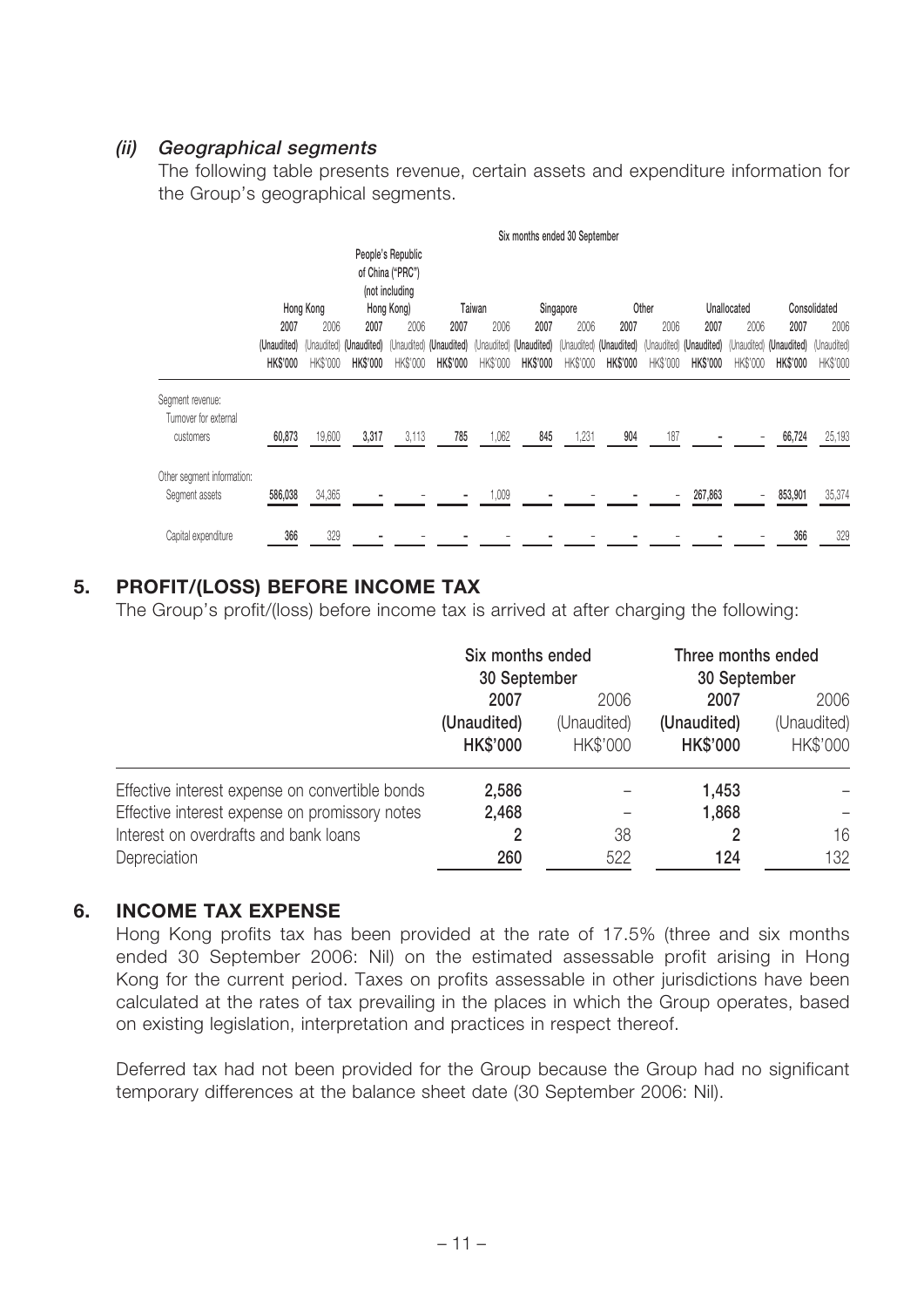### **7. DIVIDENDS**

The Board does not recommend the payment of an interim dividend for the six months ended 30 September 2007 (six months ended 30 September 2006: Nil).

#### **8. EARNINGS/(LOSS) PER SHARE**

The calculations of basic earnings per share for the three and six months ended 30 September 2007 are based on the unaudited consolidated net profit attributable to equity holders for the three and six months ended 30 September 2007 of approximately HK\$3,680,000 and HK\$7,024,000 respectively (three and six months ended 30 September 2006: net loss attributable to equity holders of approximately HK\$522,000 and HK\$1,467,000 respectively) and on the weighted average number of 2,604,423,913 and 2,274,081,967 shares during the three and six months ended 30 September 2007 (three and six months ended 30 September 2006: 718,098,152 shares and 597,499,967 respectively).

Diluted earnings/(loss) per share for the three and six months ended 30 September 2007 and the corresponding periods in 2006 have not been disclosed as no dilutive events existed during those periods.

#### **9. GOODWILL**

Goodwill arising during the period results from the acquisition of Richfield Realty Limited ("Richfield Realty"). The net carrying amount of goodwill can be analysed as follows:

|                                                                             | 30 September<br>2007<br>(Unaudited)<br><b>HK\$'000</b> | 31 March<br>2007<br>(Audited)<br>HK\$'000 |
|-----------------------------------------------------------------------------|--------------------------------------------------------|-------------------------------------------|
| Net carrying amount at 1 April<br>Acquisition of subsidiaries<br>Impairment | 3,555<br>555,006                                       | 6,622<br>(3,067)                          |
| Net carrying amount at the end of period/year                               | 558,561                                                | 3,555                                     |

The carrying amount of goodwill as at 31 March 2007 comprises net carrying value of the goodwill arising from the acquisition of the trading of recycled computers cashgenerating unit. The carrying amount of goodwill generated for the period is allocated to the provision of property assembly and brokerage cash-generating unit.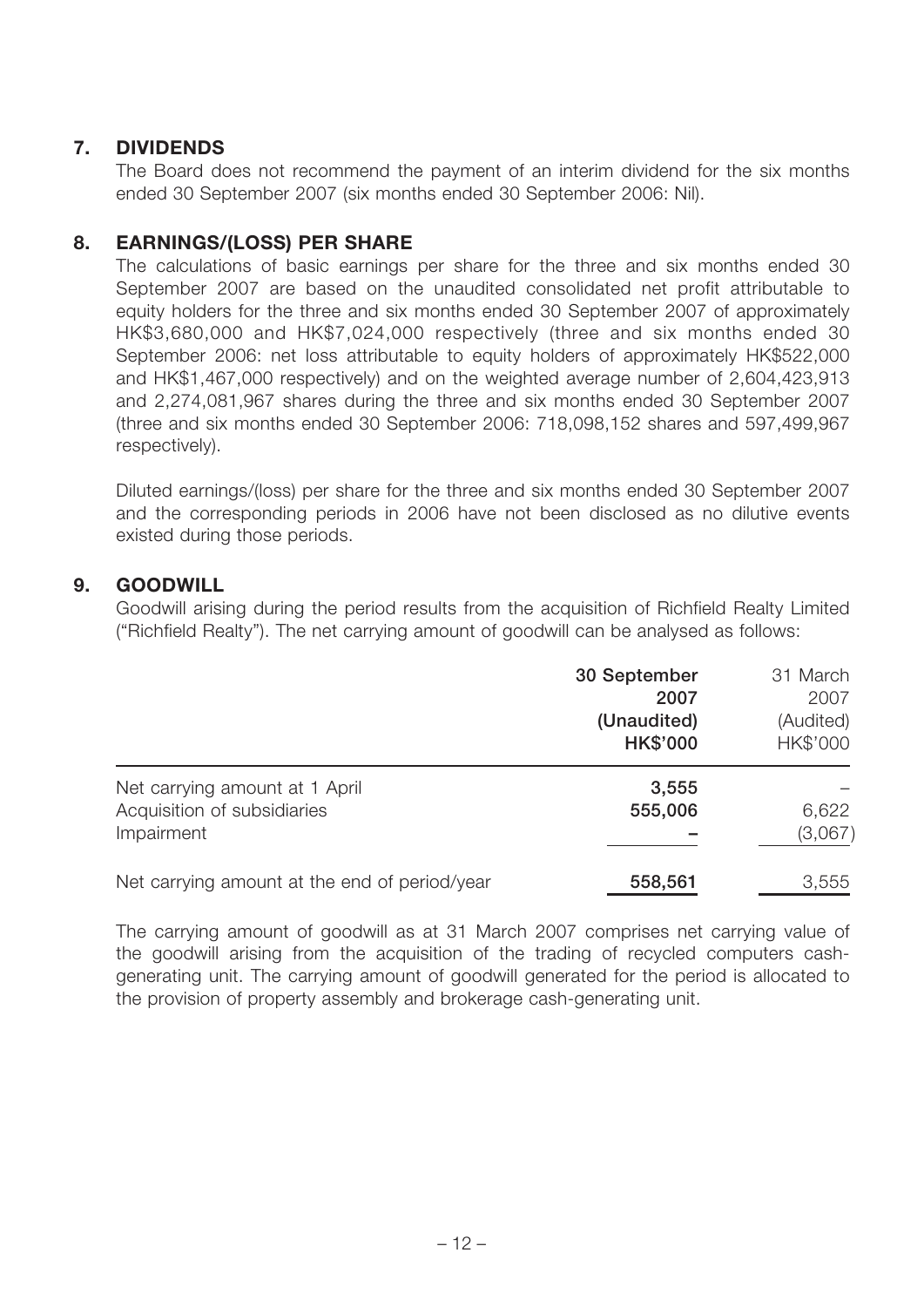#### **10. TRADE RECEIVABLES**

The Group's trading terms with its customers are mainly on credit, which generally have credit terms of up to 90 days (six months ended 30 September 2006: 90 days). The Group seeks to maintain strict control over its outstanding receivables to minimise credit risk. Overdue balances are reviewed regularly by senior management.

Ageing analysis of the Group's trade receivables as at the balance sheet dates based on the goods delivery date is as follows:

|                | 30 September    | 31 March       |
|----------------|-----------------|----------------|
|                | 2007            | 2007           |
|                | (Unaudited)     | (Audited)      |
|                | <b>HK\$'000</b> | HK\$'000       |
| Within 90 days | 4,876           | 7,647          |
| 91-180 days    | 481             | $\overline{4}$ |
| 181-365 days   | 254             |                |
| Over 1 year    |                 | 14             |
|                | 5,611           | 7,665          |

#### **11. TRADE PAYABLES**

Ageing analysis of the Group's trade payables as at the balance sheet dates based on the goods receipt date is as follows:

|                | 30 September<br>2007<br>(Unaudited)<br><b>HK\$'000</b> | 31 March<br>2007<br>(Audited)<br>HK\$'000 |
|----------------|--------------------------------------------------------|-------------------------------------------|
| Within 90 days | 1,274                                                  | 7,318                                     |
| 91-180 days    | 196                                                    | 491                                       |
| 181-365 days   | 473                                                    |                                           |
| Over 1 year    | 164                                                    | 11                                        |
|                | 2,107                                                  | 7,820                                     |

#### **12. CONVERTIBLE BONDS AND PROMISSORY NOTES**

On 29 May 2007, the Company issued an aggregate of HK\$456,000,000 1% convertible bonds ("Convertible Bonds") and HK\$120,000,000 promissory notes, which are both due to May 2012, as part of the consideration for the acquisition of Richfield Realty. The Convertible Bonds holders have the right to convert into new shares at an initial conversion price of HK\$0.6 per share during its conversion period of five years from 29 May 2007. During the period under review, the Convertible Bonds were fully converted in 760,000,000 new shares of the Company at the conversion price of HK\$0.6 per share.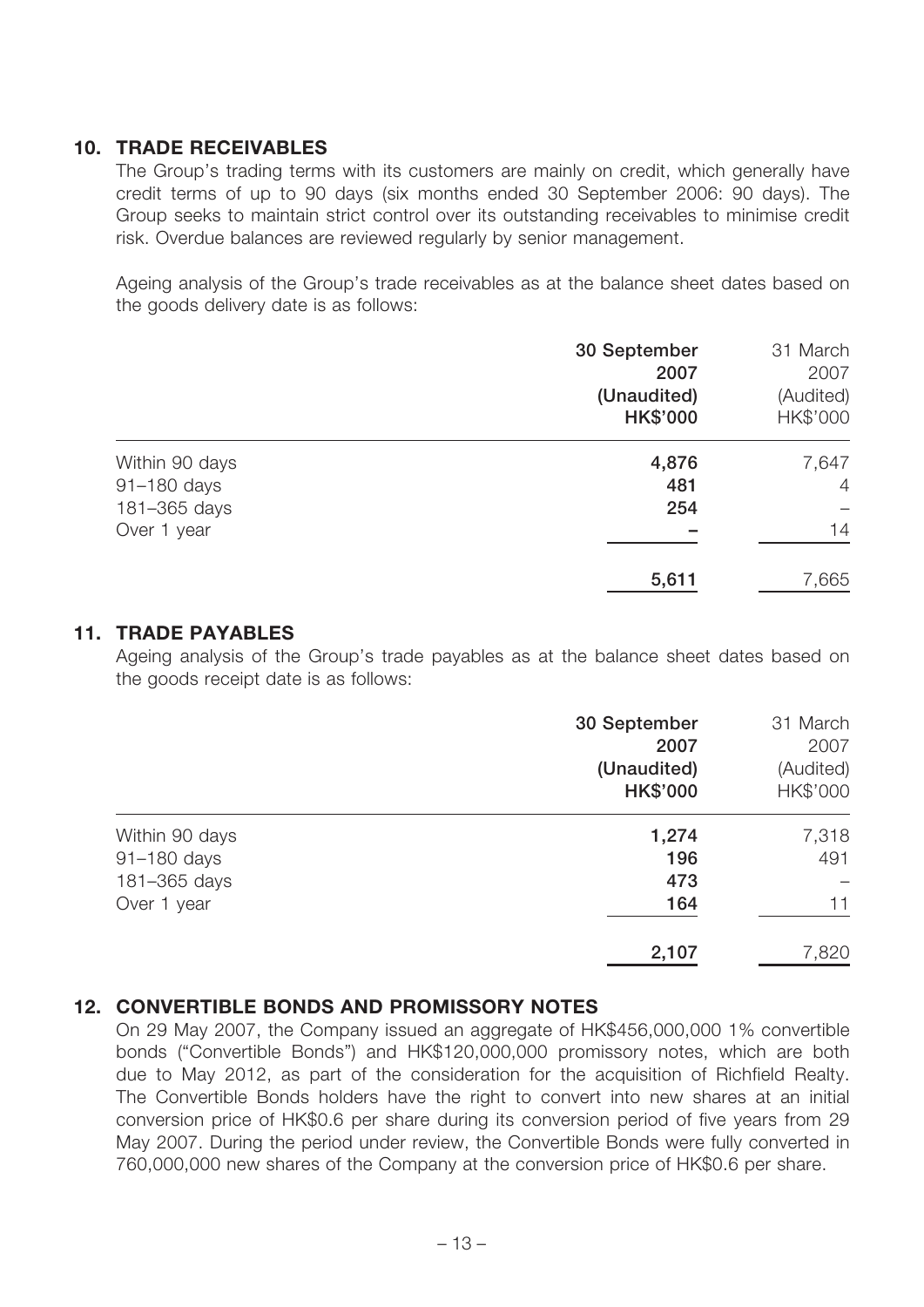### **13. SHARE CAPITAL**

|                                                 | <b>Number of shares</b> | (Unaudited)<br><b>HK'000</b> |
|-------------------------------------------------|-------------------------|------------------------------|
| <b>Authorised</b>                               |                         |                              |
| 10,000,000,000 ordinary shares of HK\$0.01 each | 10,000,000,000          | 100,000                      |
| Issued and fully paid                           |                         |                              |
| At 1 April 2007                                 | 1,800,000,000           | 18,000                       |
| Issue of new shares on full conversion of       |                         |                              |
| convertible bonds (Note 12)                     | 760,000,000             | 7,600                        |
| Issue of new shares on share placement          | 368,500,000             | 3,685                        |
| At 30 September 2007                            | 2,928,500,000           | 29,285                       |

The Company has a share option scheme for Directors and eligible employees and consultants of the Group. There were no outstanding share options at the beginning and end of the period.

During the period, no share options were granted and exercised.

#### **14. RELATED PARTY TRANSACTIONS**

The Group had the following material transactions with related parties during the period and the balances with related parties at the end of the periods:

|                                                                                       | Six months ended<br>30 September |                  |
|---------------------------------------------------------------------------------------|----------------------------------|------------------|
|                                                                                       | 2007<br><b>HK\$'000</b>          | 2006<br>HK\$'000 |
| Operating lease rental expenses in respect of<br>office premises to a related company | 260                              |                  |

The Group entered into a lease agreement with a related company, in which a Director of a subsidiary of the Group has beneficial interests, on terms mutually agreed by both parties.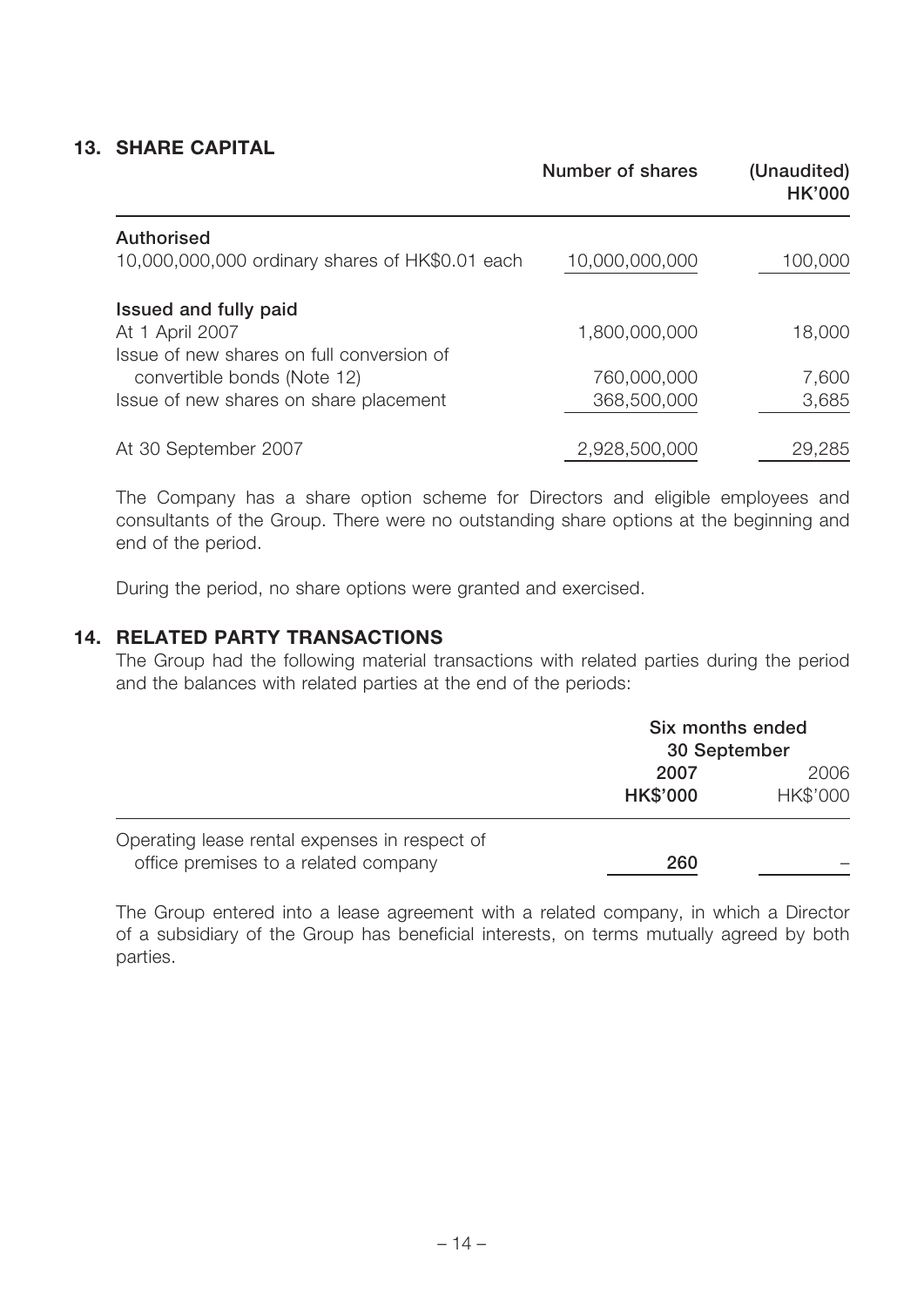## **MANAGEMENT DISCUSSION AND ANALYSIS**

The Group is principally engaged in the provision of property brokerage services, carrying out schemes for property consolidation, assembly and redevelopment, property trading in Hong Kong, the trading of recycled computers and the retail and wholesale of bags and accessories.

The Group is currently engaged in property assembly schemes for approximately 90 redevelopment projects in Hong Kong. Those projects engaged are all residential and commercial properties which are located in Hong Kong Island and Kowloon side.

The bags sold by the Group consist principally of business bags, sports bags, backpacks, handbags and wallets. The accessories sold by the Group include belts, watches, spectacles and umbrellas. The trading of recycled computers by the Group includes PCs, laptops and computer parts (such as RAM modules, LCD panels, hard disks, DVD-ROMs, plastic covers, and keyboards etc.).

## **FINANCIAL REVIEW**

### **RESULTS**

During the six months ended 30 September 2007, the Group recorded a turnover of approximately HK\$66.7 million (six months ended 30 September 2006: approximately HK\$25.2 million), representing an increase of approximately 164.7% as compared with the corresponding period last year. The increase was mainly attributable to the contribution of the new businesses of provision of property assembly and brokerage services and trading of recycled computer, which accounted for 31% and 35% respectively of the Group's total turnover for the current period. The turnover for retails and wholesales of bag and accessories remain steady as compared with the corresponding period last year.

The Group recorded a profit attributable to equity holders of approximately HK\$7 million, revealing a significant improvement when compared to the loss of approximately HK\$1.5 million in the corresponding period last year. The improvement was also mainly derived from the new business of provision of property assembly and brokerage services which was acquired on 29 May 2007. On the other hand, the new business of trading of recycled computer recorded an operating profit of approximately HK\$112,000 only for the six months ended 30 September 2007 because of the decreasing profit margin due to high competition. The retail and wholesales of bag and accessories recorded an operating loss for the six months ended 30 September 2007, which was mainly attributable to the decrease in turnover and dramatic cost increase.

The gross margin was increased by 121% for the six month ended 30 September 2007 because of the new business of property assembly and brokerage, which generated a gross profit of approximately 58% of the Group's total gross profit for the period. On the contrary, the gross profit margin was decreased from approximately 47.6% to 39.7% for the six month ended 30 September 2007, which is attributable to the extreme low gross profit margin for the new business of provision of trading of recycled computer.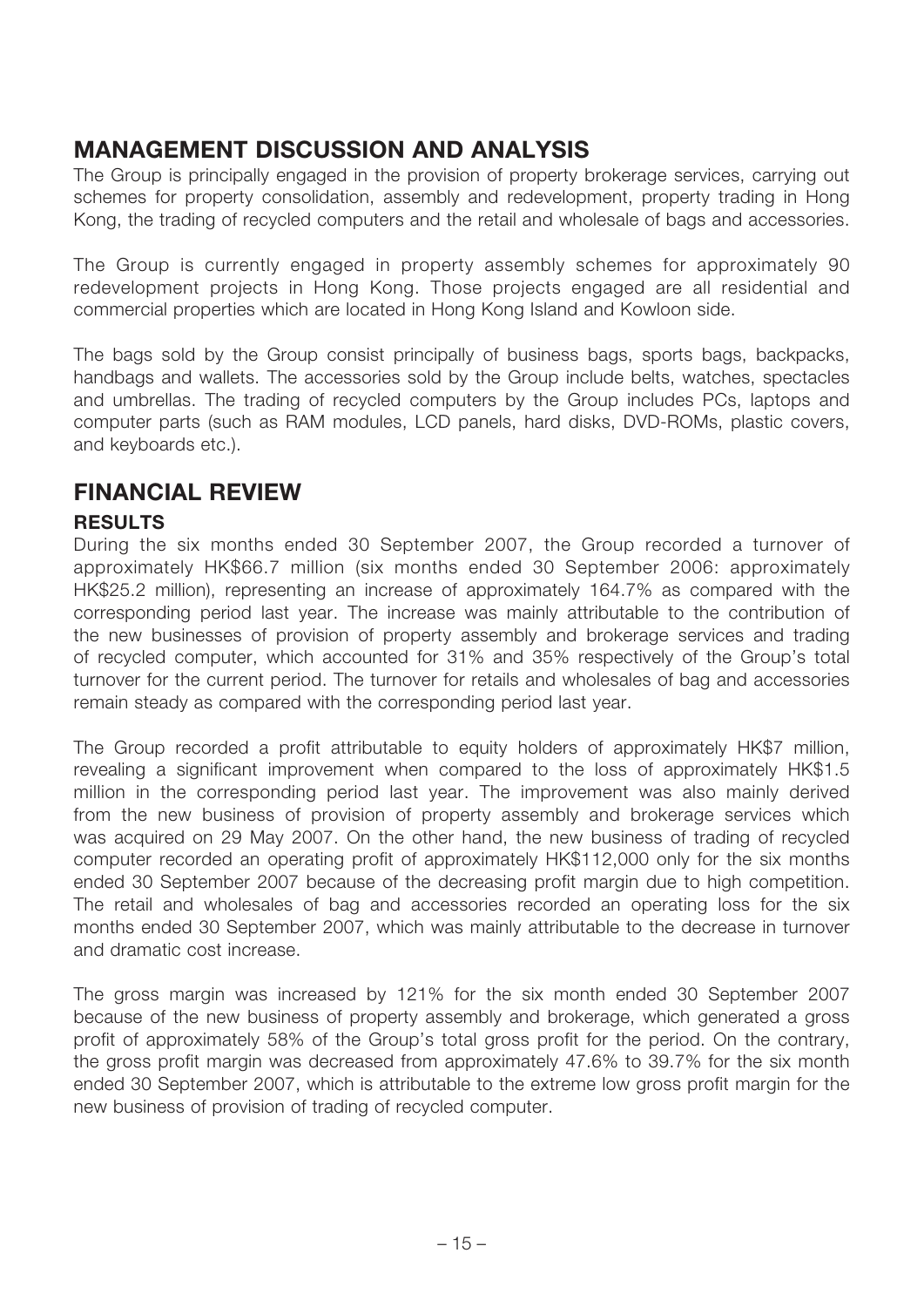The selling and distribution costs was decreased by 7% in the period under review which is mainly attributable to the reduction of the selling and distribution costs for retails and wholesales. The administrative expenses was increased by approximately 6.7% in the period under review due to the costs incurred for the new businesses of provision of property assembly and brokerage services and trading of recycled computer.

#### **LIQUIDITY, FINANCIAL RESOURCES**

During the six months ended 30 September 2007, the Group mainly financed its operations with its own working capital.

As at 30 September 2007, the Group had net current assets of approximately HK\$285.3 million (31 March 2007: HK\$30.6 million) including bank and cash balances of approximately HK\$286.2 million. As at 31 March 2007, bank and cash balances were approximately HK\$23.1 million.

As at 30 September 2007, the Group had no other secured loan (31 March 2007: 583,000, of which HK\$83,000 was repayable within one year and HK\$500,000 was repayable beyond one year but within five years).

As at 30 September 2007, the gearing ratio (defined as the ratio between total bank borrowings and total assets) was zero (30 September 2006: 0), since the Group has no bank borrowing.

#### **CAPITAL STRUCTURE**

The shares of the Company were listed on the Growth Enterprise Market of the Stock Exchange of Hong Kong Limited ("GEM") on 21 May 2002.

On 10 April 2007, the Company entered into an acquisition agreement (the "Acquisition Agreement") with Richfield (Holdings) Limited (the "RHL") to acquire Richfield Realty Limited ("Richfield Realty") and a 1% convertible bonds of HK\$456 million (the "Convertible Bonds"), which forms part of the consideration for the acquisition, were issued upon the completion on 29 May 2007. The Convertible Bonds were fully converted into the 760,000,000 shares of the Company at a conversion price of HK\$0.6 per share during the six months ended 30 September 2007.

On 9 August 2006, the Company, by way of placement of new shares, issued 368,500,000 shares to institutional investors who are third parties independent of the Company and its connected persons.

Following the completion of subscription of placement on 9 August 2006 and the full conversion of the Convertible Bonds, the total issued share capital is enlarged to 2,928,500,000 shares.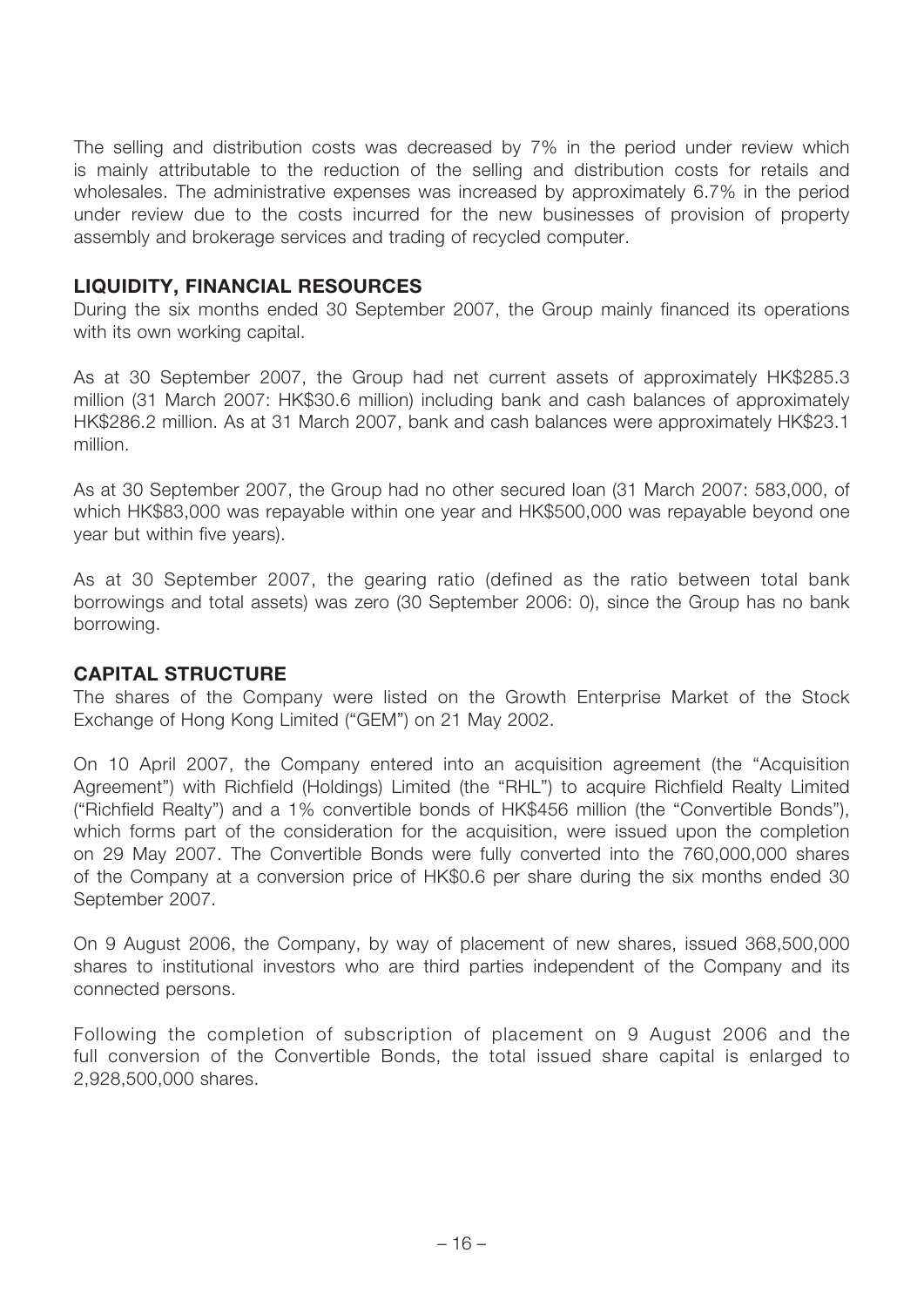### **MATERIAL ACQUISITIONS OR DISPOSALS OF SUBSIDIARIES AND AFFILIATED COMPANIES**

On 29 May 2007, the Company completed the acquisition of the entire issued share capital of Richfield Realty, a company principally engaged in the provision of property brokerage services and carrying out schemes for property assembly and property trading in Hong Kong, from RHL for a total consideration of HK\$597 million. The consideration was satisfied as to HK\$456 million by the Company issuing the Convertible Bonds in the principal amount of HK\$456 million, as to HK\$120 million by the Company issuing promissory notes in the principal amount of HK\$120 million and as to HK\$21 million by cash. Following the abovementioned completion, Richfield Realty has become a wholly-owned principal operating subsidiary of the Company.

Apart from the acquisition above, there were no material acquisitions or disposals of subsidiaries and affiliated companies during the period.

### **CONTINGENT LIABILITIES**

The Group had no material contingent liabilities as at 30 September 2007.

#### **LEASE AND CONTRACTED COMMITMENTS**

The Group leases certain of its office premises, warehouses, retail shops and department store counters under non-cancellable operating lease arrangements with lease terms ranging from one to three years.

At 30 September 2007, the Group had total future minimum lease payments in respect of noncancellable operating leases falling due as follows:

|                                         | 30 September<br>2007<br>(Unaudited)<br><b>HK\$'000</b> | 31 March<br>2007<br>(Audited)<br>HK\$'000 |
|-----------------------------------------|--------------------------------------------------------|-------------------------------------------|
| Land and buildings expiring:            |                                                        |                                           |
| Within one year                         | 941                                                    | 7,876                                     |
| In the second to fifth years, inclusive | 202                                                    | 4,178                                     |
|                                         | 1,143                                                  | 12,054                                    |

Save for the above commitment, as at 30 September 2007, neither the Group nor the Company had any other significant commitments.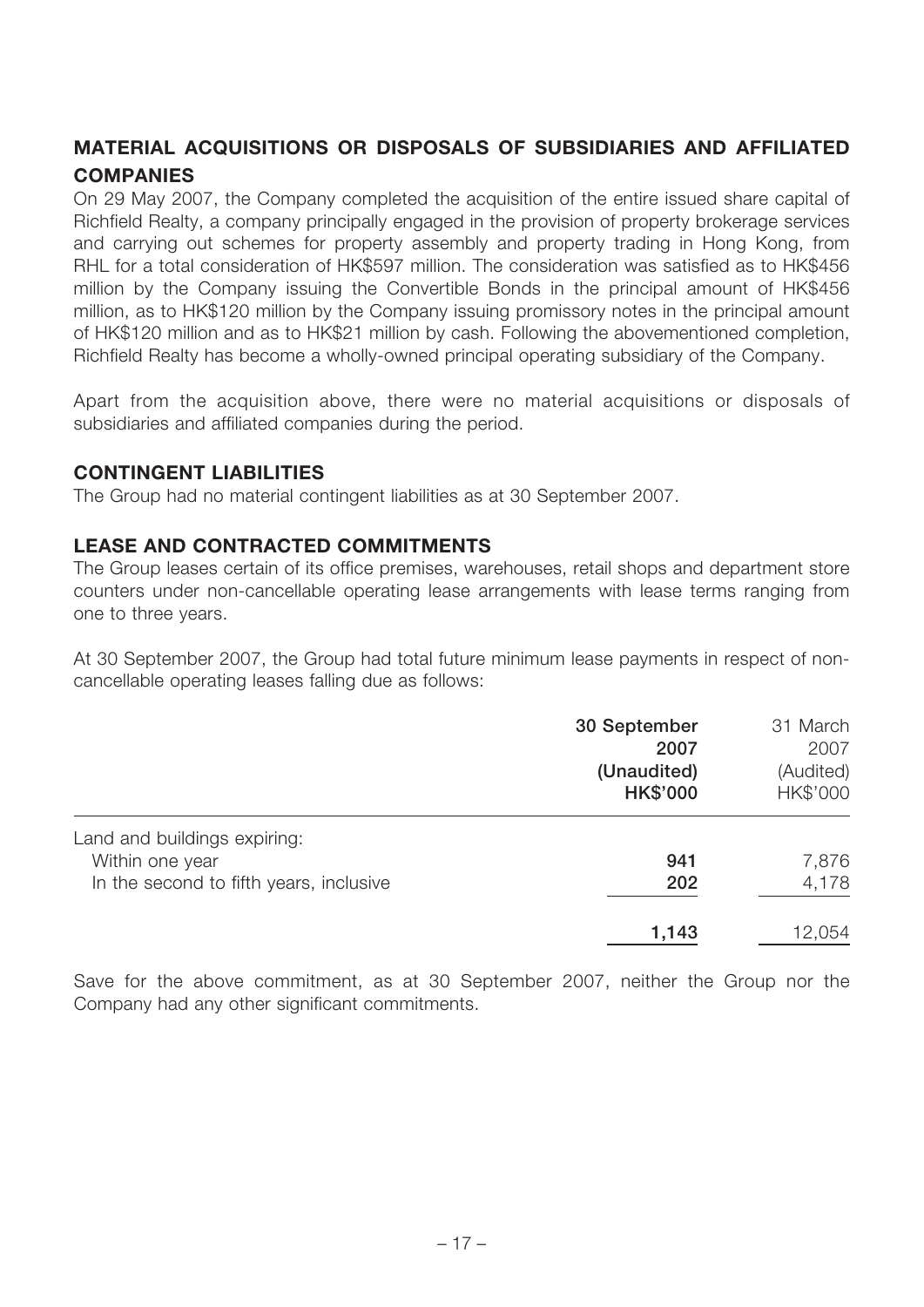#### **FOREIGN EXCHANGE EXPOSURE**

The Group's income and expenditure during the six months ended 30 September 2007 were denominated in United States ("US") dollars, HK dollars and Renminbi ("RMB"), and most of the assets and liabilities as at 30 September 2007 were denominated in HK dollars and RMB. Accordingly, the Board is of the view that, to certain extent, the Group is exposed to foreign currency exchange risk. For the US dollars foreign exchange exposure, the Board believes the exposure is small as the exchange rate of US dollars to HK dollars is comparatively stable. However, the Group is exposed to RMB foreign exchange exposure and fluctuation of exchange rates of RMB against HK dollars could affect the Group's results of operations. During the period under review, no hedging transaction or arrangement was made.

### **TREASURY POLICIES**

The Group adopts a conservative approach towards its treasury policies. The Group strives to reduce exposure to credit risk by performing ongoing credit evaluations of the financial conditions of its customers. To manage liquidity risk, the Board closely monitors the Group's liquidity position to ensure that the liquidity structure of the Group's assets, liabilities and commitments can meet its funding requirements.

#### **SEGMENT INFORMATION**

#### **Business segments**

#### Property assembly and brokerage

Property assembly and brokerage comprised of provision of property brokerage services, carrying out schemes for property consolidation, assembly and redevelopment and property trading. Property assembly and brokerage represents approximately 31% of the total turnover which amounts to approximately HK\$20.5 million (six months ended 30 September 2006: Nil).

#### Trading of recycled computer

Trading of recycled computer comprised of trading and distribution of recycled computers and related accessories. Trading of recycled computers represents approximately 35% of the total turnover which amounts to approximately HK\$23.3 million (six months ended 30 September 2006: Nil).

#### Retail sales

Retail sales was slighthy increased by approximately 0.5%, as compared to the previous corresponding period, to approximately HK\$15.4 million (six months ended 30 September 2006: approximately HK\$15.3 million) The small increase was mainly attributed to the high competition and decrease in the number of retails outlets and the level of sales in the outlets.

#### Wholesale sales

Wholesale sales comprised sales to agents and sales to distributors, which was decreased by approximately 24% as compared to the previous corresponding period, to approximately HK\$7.5 million (six months ended 30 September 2006: approximately HK\$9.8 million). The decrease was mainly attributed to the decrease in orders from existing customers.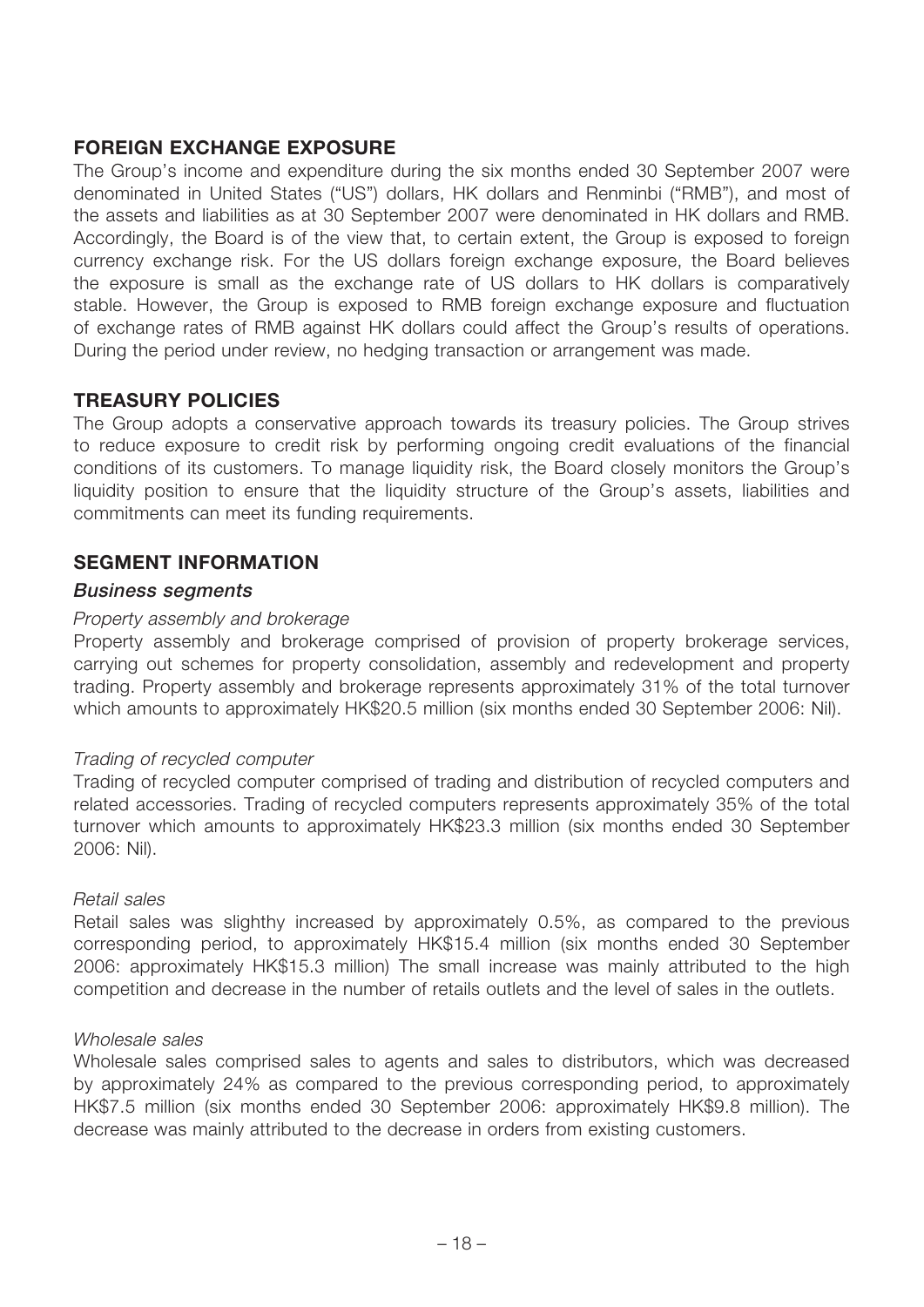#### Geographical segments

For the six months ended 30 September 2007, turnover in Hong Kong was increased significantly by approximately 211% as compared to the previous corresponding period. The increase was mainly attributed to the turnover from the new business of property assembly and brokerage and the trading of recycled computers.

For the six months ended 30 September 2007, turnover for the PRC customers was increased by approximately 6.6% as compared to the previous corresponding period. The increase was mainly attributed to the increase in wholesales to the Group's agents in the PRC.

For the six months ended 30 September 2007, turnover for Taiwan customers was decreased by approximately 26.1% as compared to the previous corresponding period. The decrease was mainly attributed to the close of the retail outlets in Taiwan in previous year.

For the six months ended 30 September 2007, turnover for Singapore customers was also decreased by approximately 31.4% as compared to the previous corresponding period. The decrease was attributed to the decrease in wholesales to the Group's agent in Singapore.

For the six months ended 30 September 2007, turnover for customers in other countries was increased by approximately 383% as compared to the previous corresponding period. The increase was mainly attributed to the increase in sales orders from countries other than above.

Please refer to note 4 to the unaudited results of this result announcement for details on business and geographical segments.

#### **EMPLOYEES AND REMUNERATION POLICIES**

As at 30 September 2007, the Group had 101 (31 March 2007: 86) employees, including directors. Total staff costs (including directors' emoluments) were approximately HK\$5.6 million for the six months ended 30 September 2007 as compared to approximately HK\$4.6 million for the six months ended 30 September 2006. Remuneration is determined with reference to market terms and the performance, qualification and experience of individual employee. Yearend bonus based on individual performance will be paid to employees as recognition of and reward for their contributions. Other benefits include contributions to statutory mandatory provident fund scheme to its employees in Hong Kong and share option scheme.

### **BUSINESS REVIEW AND PROSPECTS**

In the second quarter, the Group's business continued to growth with the new income stream from business of the provision of property brokerage services, carrying out schemes for property consolidation, assembly and redevelopments and property trading in Hong Kong, after the acquisition of Richfield Realty. In the first six months, the turnover and the operating profit of property assembly and brokerage accounted for approximately 31% and 97% of the Group's total revenue and operating profit, respectively.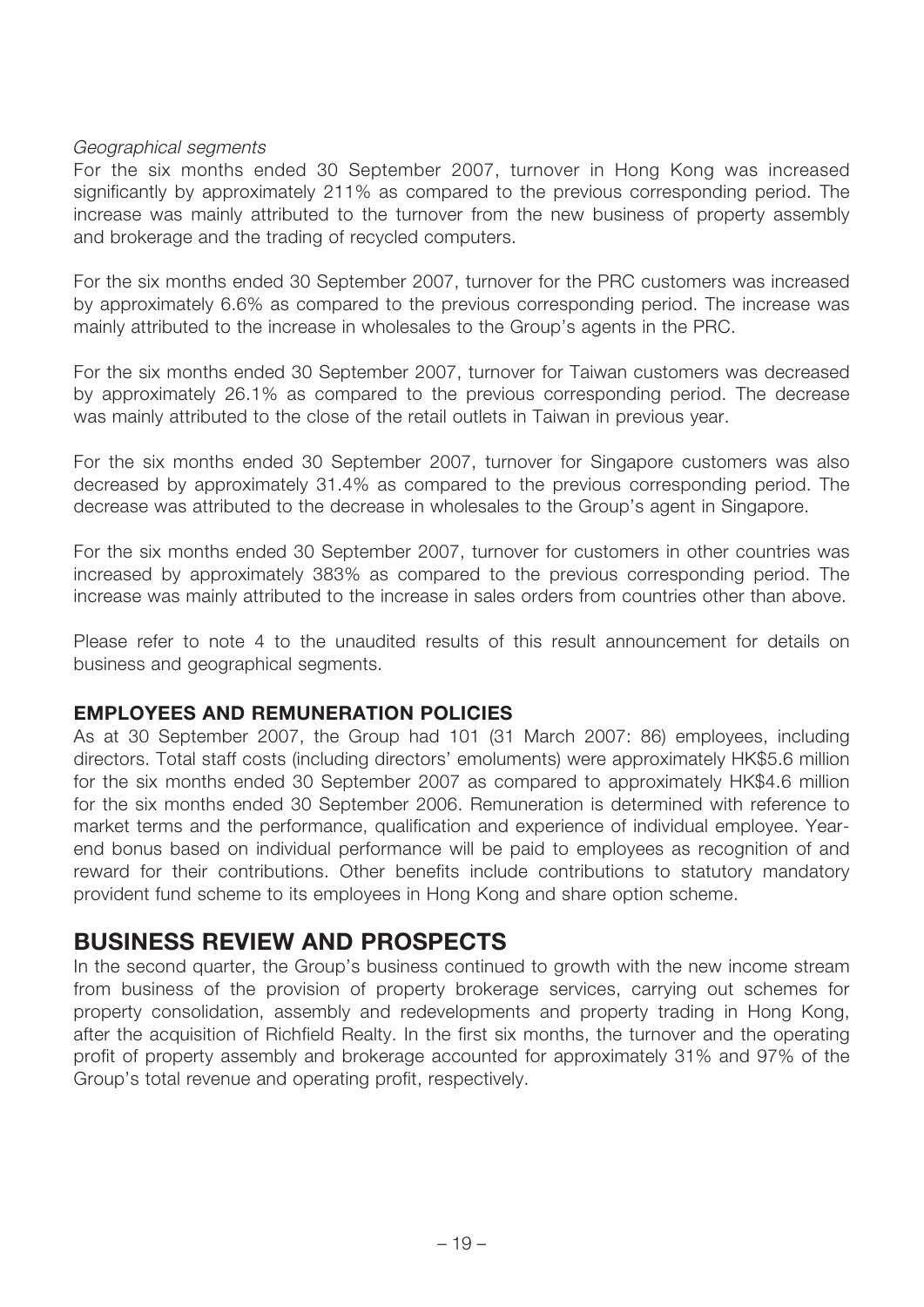Through business acquisition of Richfield Realty, the business of provision of property assembly and brokerage services and property trading has become the core business and the major income stream of the Group. The scale and business potential of our business has been substantially promoted. Since the acquisition of Richfield Realty and the share placement was completed on 29 May 2007 and 9 August 2007 respectively, the result announcement cannot reflect the full results and potential of property assembly business for the period under review. Furthermore, because of the seasonal factors and the characteristic of business of the property assembly and brokerage, majority of the revenue cannot be recognised until the completion of the property assembly agreement, which will be normally in the second half year of the financial year.

As at 30 September 2007, the Group has approximately 90 property assembly projects in progress with a total site area of approximately 870,000 square feet. Among those projects in progress, there are approximately 60 projects located in Hong Kong island, which are mainly located in Midlevel, Sheung Wan and Quarry Bay, etc. and approximately 30 projects in Kowloon side, which are mainly situated in Ho Man Tin, Sham Shui Po, Mongkok, etc. The Group expects to complete a number of property assembly projects in the current financial year which are all in prime location in Hong Kong Island and Kowloon side.

In fact, the property market in Hong Kong performed strongly in 2007. The growth trend continued because of the favorable economic conditions and the strong demand from development sites in urban districts in Hong Kong. Benefited from encouraging economic environment and atmosphere and increasing demand for urban redevelopment, the Group will continue to expand its property assembly business and actively seek opportunities for potential redevelopment projects.

The business of trading of recycled computer recorded a turnover of approximately HK\$23.3 million with a net profit margin of 0.48% only during the reporting period. The turnover and net profit margin (before the impairment loss) for the period from 3 November 2006 (date of acquisition) to 31 March 2007 are HK\$37.8 million and 2.7% respectively. The low profit margin and decreasing turnover was mainly due to the high competition in the market of electric consumer products and the increasing costs of good sold.

The business of retail and wholesales of bags and accessories recorded approximately the same level of turnover in the reporting period as compared to the corresponding period last year, with a sustained operating loss. The unsatisfactory results for the reporting period was mainly attributable to the lower pricing of goods as a result of the increase of competitive and challenging business environment and the increase in operating cost and rental expenses.

Considering the competitive and challenging business environment in the business of retail and wholesale of bags and trading of recycled computer, the prospect of both businesses are challenging and they are expected to provide limited future growth and contribution to results of the Group. As a result, the Group decided to restrain from making further investments.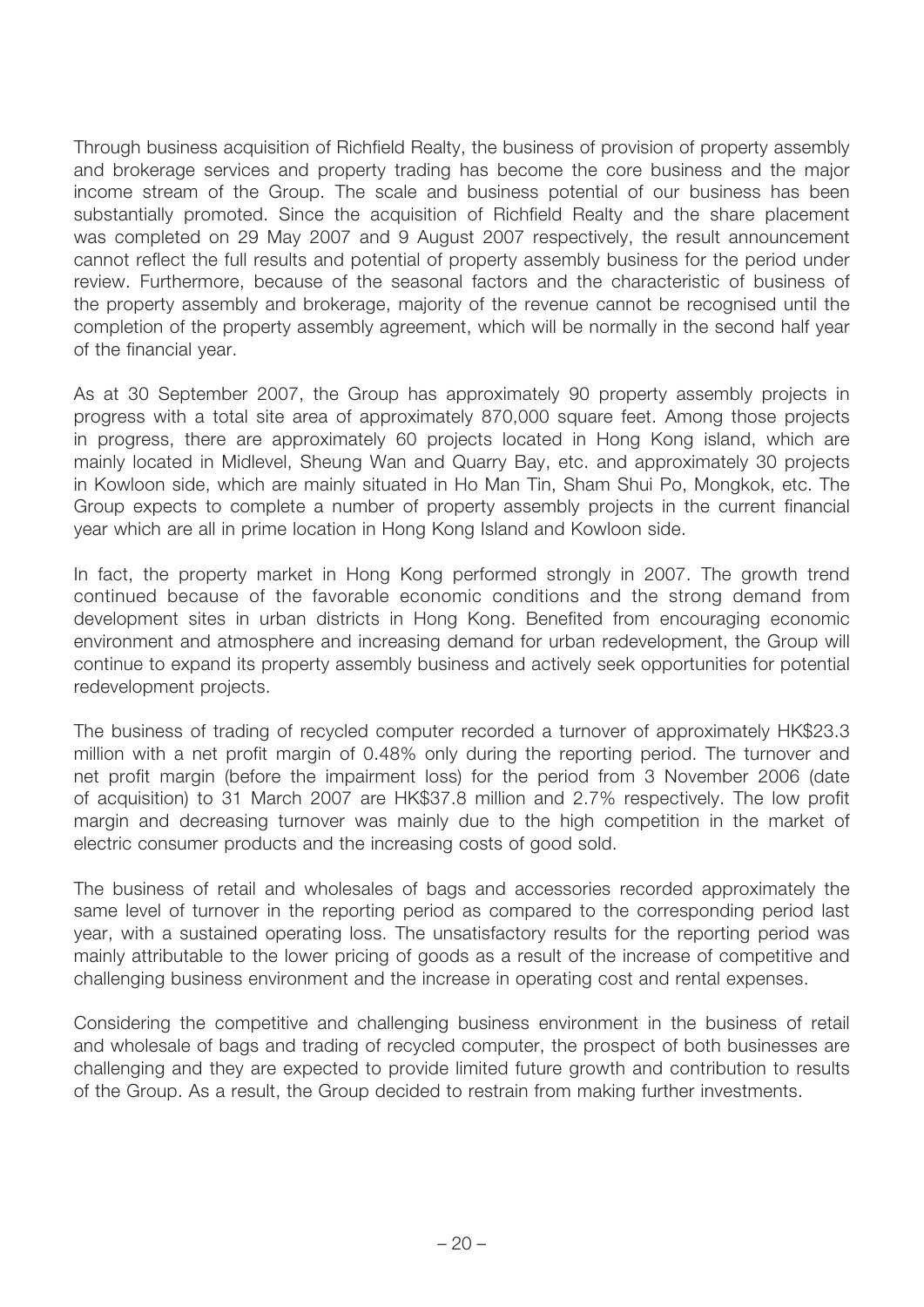## **DIRECTORS' AND CHIEF EXECUTIVES' INTERESTS AND SHORT POSITION IN THE SHARES, UNDERLYING SHARES AND DEBENTURES OF THE COMPANY OR ANY ASSOCIATED CORPORATION**

As at 30 September 2007, the interests and short positions of the directors and chief executives of the Company in the shares, underlying shares and debentures of the Company or any of its associated corporations (within the meaning of Part XV of the Securities and Futures Ordinance (Cap. 571, Laws of Hong Kong) ("SFO")) which were required to be notified to the Company and the Stock Exchange pursuant to Divisions 7 and 8 of Part XV of the SFO (including interests or short positions which they were taken or deemed to have under such provisions of the SFO) or as recorded in the register required to be kept by the Company under Section 352 of the SFO or otherwise notified to the Company and the Stock Exchange pursuant to the required standards of dealings by directors as referred to in Rules 5.46 of the GEM Listing Rules, were as follows:

|                                          | <b>Number of Shares</b> |                       |               | Approximate                   |
|------------------------------------------|-------------------------|-----------------------|---------------|-------------------------------|
| <b>Director</b>                          | Personal<br>interest    | Corporate<br>interest | Total         | percentage of<br>shareholding |
| Mr. Pong Wai San,<br>Wilson ("Mr. Pong") | 306,000,000             | 936,794,000<br>(Note) | 1,242,794,000 | 42.44%                        |

Note: These shares are beneficially owned by Virtue Partner Group Limited, a company wholly owned by Mr. Pong.

All the interests disclosed above represent long position in the shares of the Company.

Save as disclosed above, as at 30 September 2007, none of the directors and chief executives of the Company had any other interests or short positions in any shares, underlying shares or debentures of the Company or any of its associated corporation (within the meaning of Part XV of the SFO) which were required to be notified to the Company and the Stock Exchange pursuant to Divisions 7 and 8 of Part XV of the SFO (including interests or short positions which they were taken or deemed to have under such provisions of the SFO), or which were required to be recorded in the register kept by the Company under Section 352 of the SFO or otherwise notified to the Company and the Stock Exchange pursuant to Rules 5.46 of the GEM Listing Rules.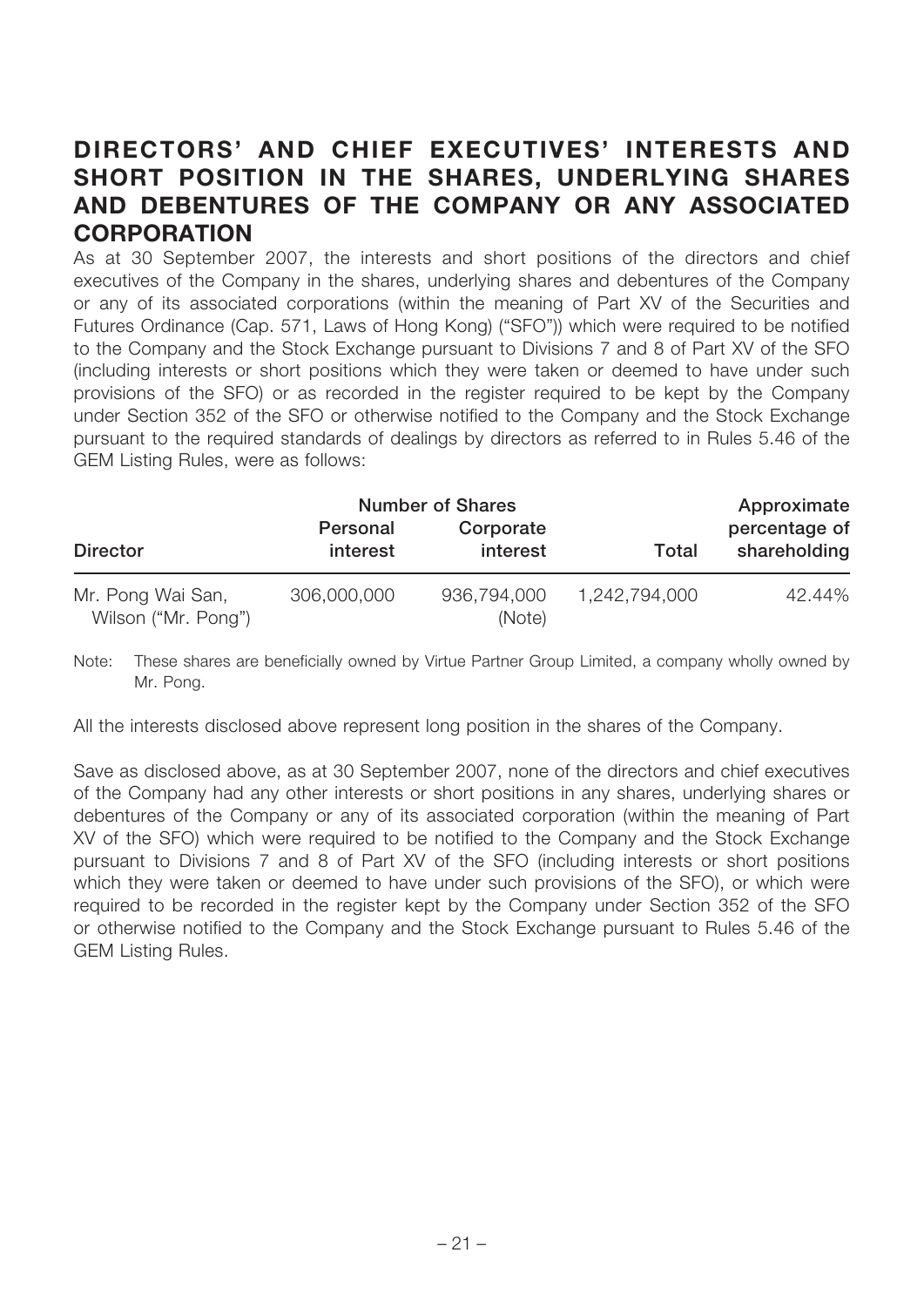## **SUBSTANTIAL SHAREHOLDERS' INTERESTS IN SHARES**

As at 30 September 2007, other than the interests of certain directors as disclosed under the section headed "Directors' and chief executives' interests and short positions in the shares, underlying shares and debentures of the company or any associated corporation" above, the interest or short positions of person in the shares and underlying shares and debentures of the Company which would fall to be disclosed to the Company under the provisions of Divisions 2 and 3 of Part XV of the SFO or, who is, directly or indirectly, interested in 5% or more of the nominal value of any class of share capital carrying rights to vote in all circumstances at general meetings of any other members of the Group, or any other substantial shareholders whose interests or short positions were recorded in the register required to be kept by the Company under Section 336 of the SFO were as follows:

| Name of shareholder                                    | Capacity in<br>which shares<br>are held | Number of<br>issued shares | Percentage of<br>the issued<br>share capital |
|--------------------------------------------------------|-----------------------------------------|----------------------------|----------------------------------------------|
| Ms. Tung Ching Yee, Helena<br>(Note 1)                 | Family interest                         | 1,242,794,000              | 42.44%                                       |
| Virtue Partner Group Limited<br>(Note 2)               | Beneficial owner                        | 936,794,000                | 31.99%                                       |
| Richfield (Holdings) Limited<br>(Note 3)               | Beneficial owner                        | 760,000,000                | 25.95%                                       |
| Mr. Au Wing Wah<br>("Mr. Au") (Note 3)                 | Interest in controlled<br>corporation   | 760,000,000                | 25.95%                                       |
| Ms. Kong Pik Fan (Note 4)                              | Family interest                         | 760,000,000                | 25.95%                                       |
| Integrated Asset Management<br>(Asia) Limited (Note 5) | Beneficial owner                        | 195,420,000                | 6.67%                                        |
| Mr. Yam Tak Cheung<br>("Mr. Yam") (Note $5$ )          | Interest in controlled<br>corporation   | 195,420,000                | 6.67%                                        |

Notes:

- 1. Ms. Tung Ching Yee, Helena is the wife of Mr. Pong and accordingly deemed to be interested in the shares beneficially owned by Mr. Pong in his own capacity and through his controlled corporation, Virtue Partner Group Limited, under SFO.
- 2. These shares are beneficially owned by Virtue Partner Group Limited, a company wholly owned by Mr. Pong.
- 3. These shares are beneficially owned by Richfield (Holdings) Limited, a company wholly owned by Mr. Au, and therefore Mr. Au deemed to be interested in the shares owned by Richfield (Holdings) Limited, under SFO.
- 4. Ms. Kong Pik Fan is the wife of Mr. Au and accordingly deemed to be interested in the shares beneficially owned by Mr. Au in his own capacity and through his controlled corporation, Richfield (Holdings) Limited, under SFO.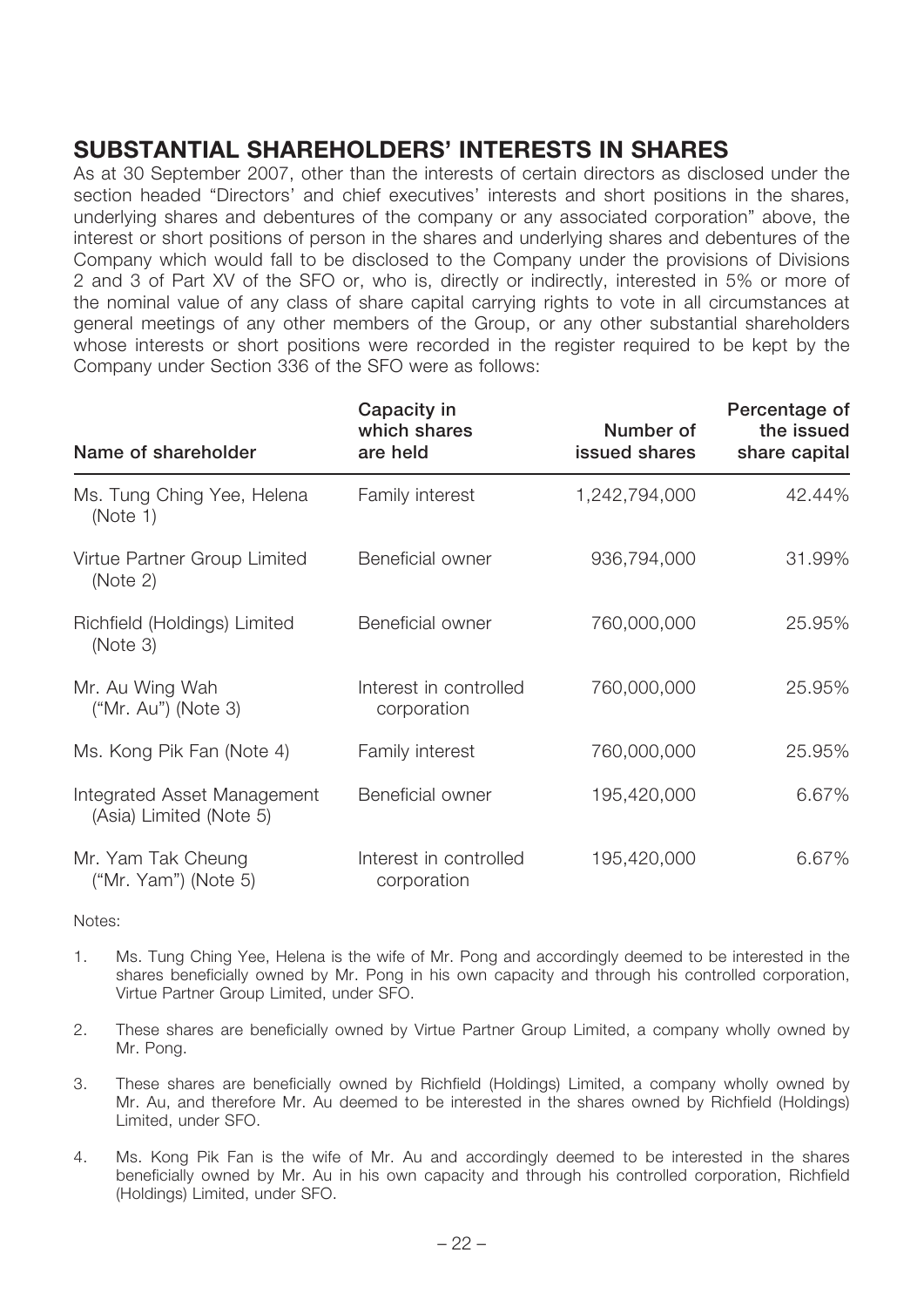5. These shares are beneficially owned by Integrated Asset Management (Asia) Limited, a company wholly owned by Mr. Yam, and therefore Mr. Yam deemed to be interested in the shares owned by Integrated Asset Management (Asia) Limited, under SFO.

All the interests disclosed above represent long position in shares of the Company.

Save as disclosed above, as at 30 September 2007, the directors of the Company were not aware of any other person (other than the directors and chief executive of the Company) who had an interest or short position in the shares or underlying shares of the Company which would fall to be disclosed to the Company under the provisions of Divisions 2 and 3 of Part XV of the SFO or, who is, directly or indirectly, interested in 5% or more of the nominal value of any class of share capital carrying rights to vote in all circumstances at general meetings of any other members of the Group, or any other substantial shareholders whose interests or short positions were recorded in the register required to be kept by the Company under Section 336 of the SFO.

## **DIRECTOR'S RIGHTS TO ACQUIRE SHARE OR DEBENTURES**

Apart from as disclosed under the heading "Directors' and chief executives' interests and short positions in the shares, underlying shares and debentures of the company or any associated corporation" above, at no time during the reporting period were rights to acquire benefits by means of the acquisition of shares in or debentures of the Company or of any other body corporate granted to any directors or their respective spouse or children under 18 years of age, or were any such rights exercised by them; or was the Company, its holding company or any of its subsidiaries a party to any arrangements to enable the directors, their respective spouse or children under 18 years of age to acquire such rights in the Company or any other body corporate.

## **PURCHASE, REDEMPTION OR SALE OF THE LISTED SECURITIES OF THE COMPANY**

Neither the Company, nor any of its subsidiaries has purchased, redeemed or sold any of the Company's listed shares during the six months ended 30 September 2007.

## **DIRECTOR'S INTERESTS IN COMPETING INTERESTS**

As at the date of this announcement, none of the directors, the management shareholders of the Company and their respective associates (as defined in the GEM Listing Rules) had any interest in a business which causes or may cause a significant competition with the business of the Group and any other conflicts of interest which any such person has or may have with the Group.

## **CODE OF CONDUCT REGARDING SECURITIES TRANSACTIONS BY DIRECTORS**

The Company has adopted a code of conduct regarding securities transactions by directors on terms no less exacting than the required standard of dealings set out in Rules 5.48 to 5.67 of the GEM Listing Rules. The Company was not aware of any non-compliance with such required standard of dealings and its code of conduct regarding securities transactions throughout the six months ended 30 September 2007.